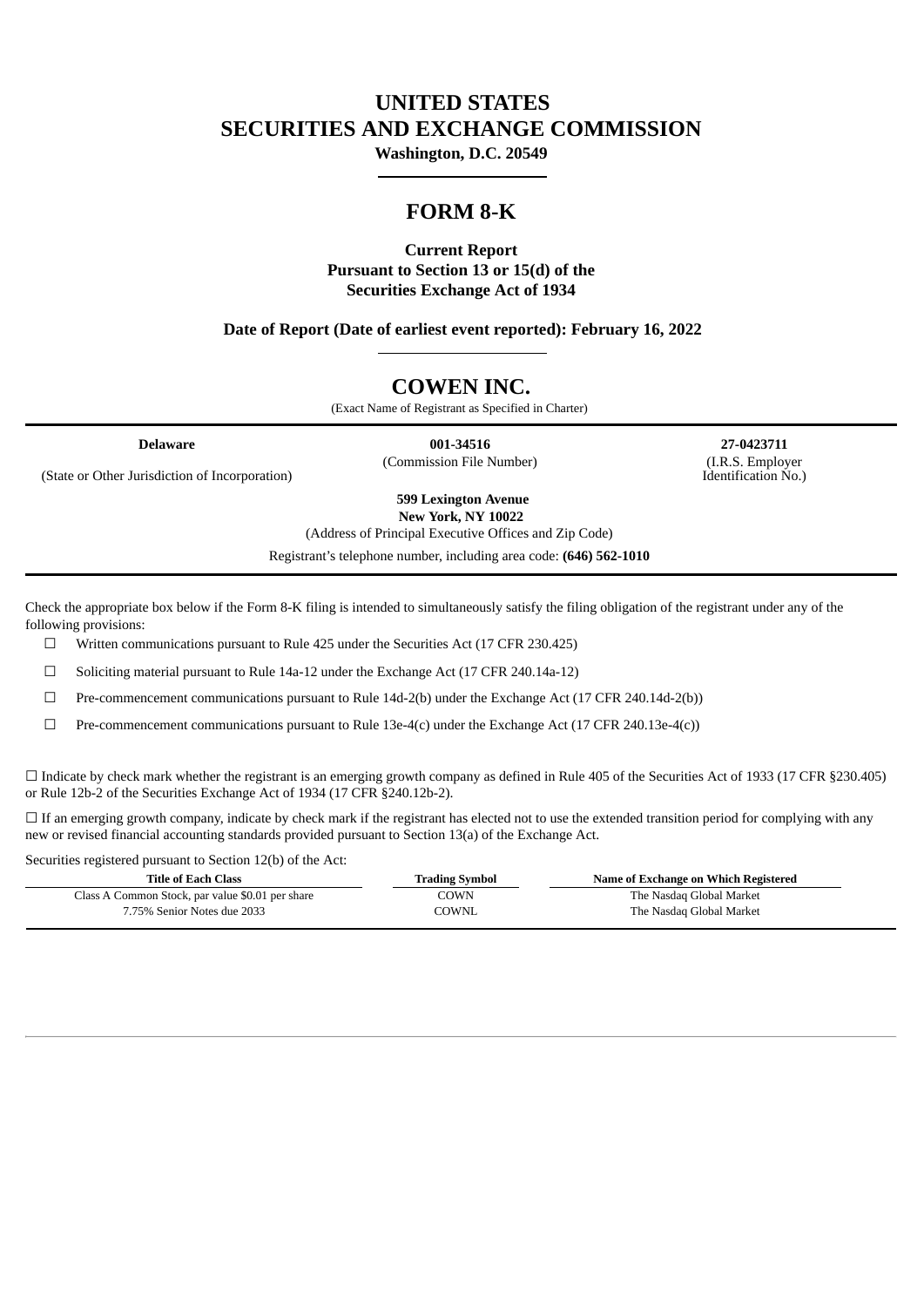## **Item 2.02. Results of Operations and Financial Condition.**

On February 16, 2022, Cowen Inc., a Delaware corporation (the "Company") issued a press release announcing its financial results for the fourth quarter and full year 2021, a copy of which is attached hereto as Exhibit 99.1.

The information in Exhibit 99.1 is furnished pursuant to Item 2.02 and shall not be deemed to be "filed" for the purposes of Section 18 of the Securities Exchange Act of 1934, as amended, (the "Exchange Act") or otherwise subject to the liabilities of that section, nor shall it be deemed incorporated by reference in any filing under the Securities Act of 1933, as amended, or the Exchange Act.

### **Item 9.01. Financial Statements and Exhibits.**

- (d) Exhibit
- [99.1](#page-3-0) Press Release issued by the [Company](#page-3-0) dated February 16, 2022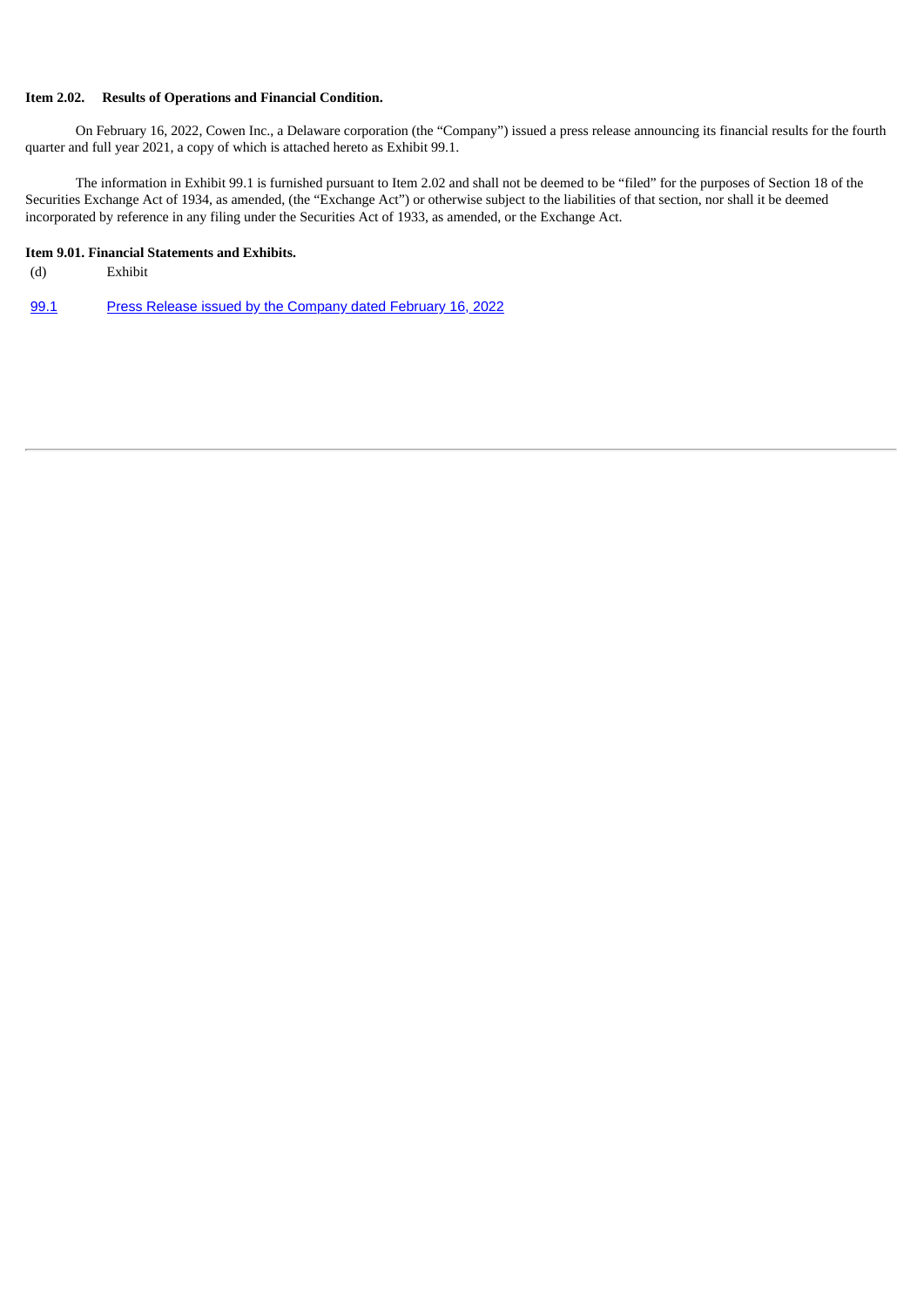## **SIGNATURE**

Pursuant to the requirements of the Securities Exchange Act of 1934, the Registrant has duly caused this report to be signed on its behalf by the undersigned hereunto duly authorized.

# COWEN INC.

By: /s/ Owen S. Littman Name: Owen S. Littman<br>Title: General Counsel

Date: February 16, 2022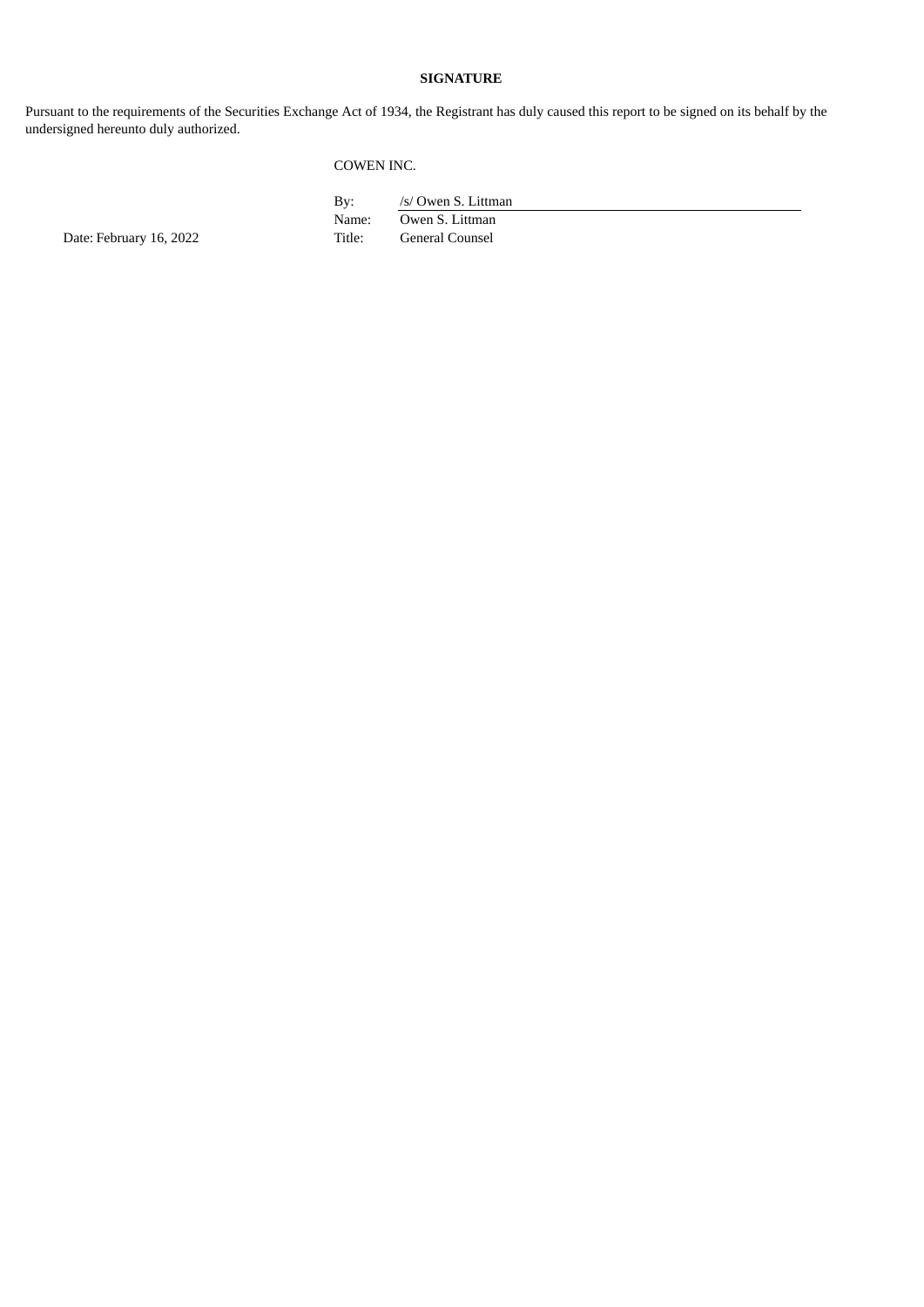# <span id="page-3-0"></span>**COWEN**

#### **COWEN ANNOUNCES RECORD FINANCIAL RESULTS FOR FULL YEAR 2021**

- **• Reports 4Q21 GAAP Net Income to common stockholders of \$63.3 million, or \$2.02 per diluted share**
- **• Economic Operating Income of \$86.7 million, or \$2.77 per diluted share (Non-GAAP)**
- **• Record year for Revenues, GAAP net income and after-tax Economic Operating Income**
- **• Raised quarterly cash dividend to \$0.12 per share, record FY21 share repurchases of \$159.8 million**
- **Earnings call today at 9am ET. Dial-in: 855-760-0961 or 631-485-4850 Passcode: 6494378**

**NEW YORK - February 16, 2022** - Cowen Inc. (NASDAQ: COWN) ("Cowen" or "the Company") today announced its operating results for the fourth quarter and full year 2021.

Jeffrey M. Solomon, Chair and Chief Executive Officer of Cowen, said, "The strong fourth quarter results capped off our second consecutive record year of revenues and after-tax earnings, demonstrating the sustainability of our business. We are confident that the investments and strategic decisions we have made over the past few years will enable us to outperform for our clients and deliver for our shareholders in 2022 and beyond."

# **Fourth Quarter 2021 Financial Summary**

|                                                                                                   |             | <b>Operating Results (GAAP)</b> |       |             |    | <b>Economic Operating Income (Non-</b><br>GAAP) |            |
|---------------------------------------------------------------------------------------------------|-------------|---------------------------------|-------|-------------|----|-------------------------------------------------|------------|
|                                                                                                   |             | Three Months Ended December 31. |       |             |    | Three Months Ended December 31.                 |            |
| (\$ in millions, except per share information)                                                    | 2021        | 2020                            | Δ%    | 2021        |    | 2020                                            | $\Delta\%$ |
| Revenue/Economic Proceeds (Non-GAAP)                                                              | \$<br>494.3 | 591.7                           | (16)% | \$<br>454.0 | £. | 512.7                                           | (11)%      |
| Net income (loss) attributable to common<br>stockholders/Economic Operating Income (Non-<br>GAAP) | \$<br>63.3  | 90.5                            | (30)% | \$<br>86.7  | £. | 138.7                                           | (37)%      |
| Earnings (loss) per common share (diluted)                                                        | \$<br>2.02  | 2.98                            | (32)% | 2.77        |    | 4.58                                            | (40)%      |

*Note: Throughout this press release the Company presents non-GAAP financial measures that are not prepared in accordance with accounting principles generally accepted in the United States of America ("US GAAP"). A reconciliation of these non-GAAP measures appears under the section, "Reconciliation of US GAAP (Unaudited) to Non-GAAP Measures." 4Q21 Economic Operating Income (Loss) is calculated net of associated taxes. The Company utilized all available federal net operating losses not subject to limitation during 2020.*

# **Fourth Quarter and Full Year 2021 Operating Financial Highlights**

#### **• Record Investment Banking performance:**

- Record year for overall revenues, capital markets advisory and M&A revenues
- Broad strength: capital markets advisory revenues +126% y/y, M&A +95%, non-healthcare +138%
- Completed acquisition of Portico Capital Advisors in 4Q21, broadening M&A advisory capabilities

#### **• Record Markets revenues driven by share gains:**

- Brokerage Economic Proceeds of \$2.91 million/trading day in FY'21, up 12% year-over-year, outperforming US equity volume growth of 4% year-over-year
- Strong growth in cash trading, non-US execution, securities finance, prime services and cross-asset trading

#### **• Growth in Assets Under Management**

- As of December 31, 2021, the Company had assets under management of \$15.8 billion, an increase of \$1.0 billion from September 30, 2021 and up \$3.3 billion from December 31, 2020, respectively
- Management fees economic proceeds were \$80.5 million in FY'21, up 36% year-over-year and the highest annual level since 2008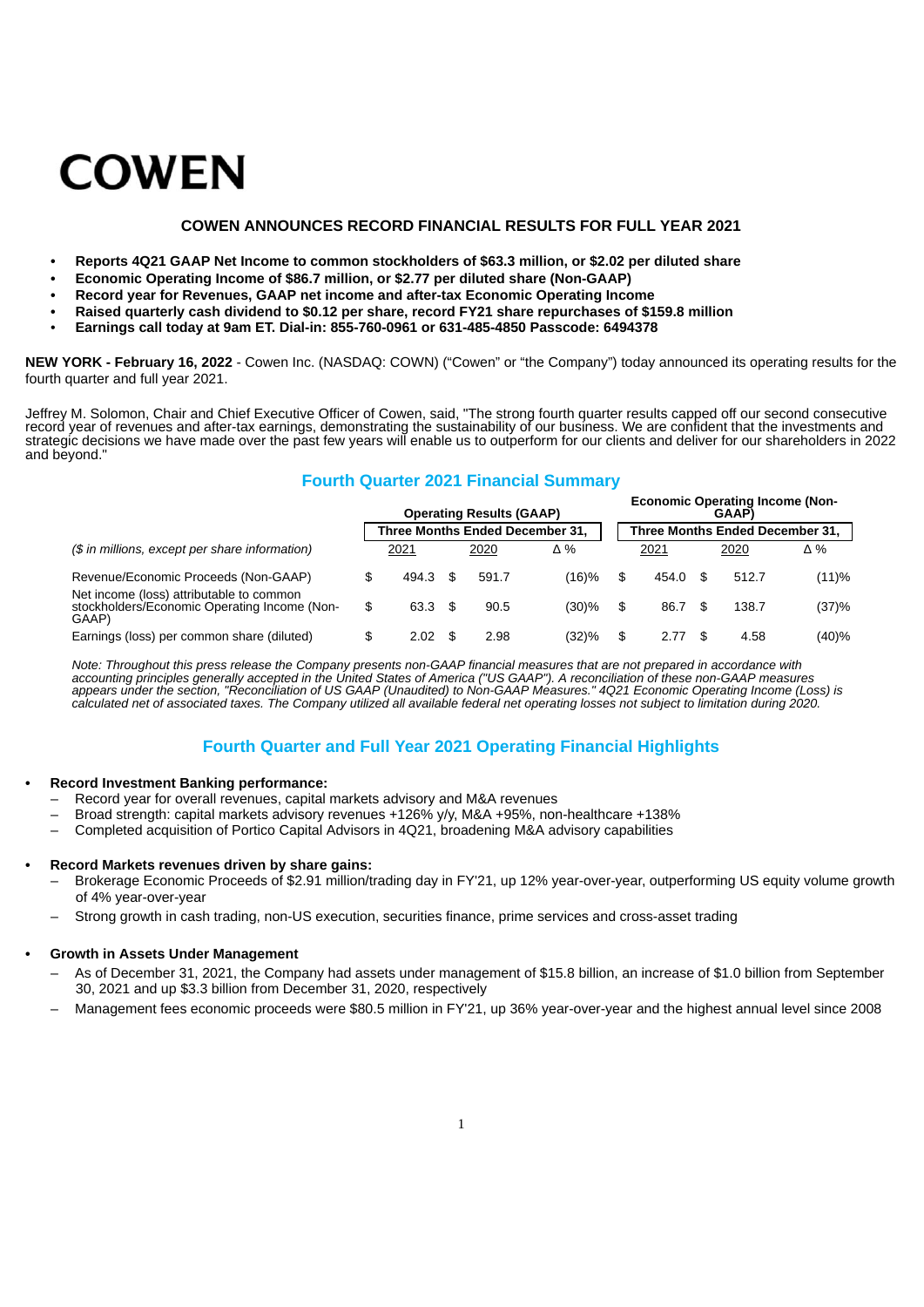#### **• Invested Capital:**

- As of December 31, 2021, the Company had invested capital in Op Co totaling \$734.8 million, up from \$677.7 million as of September 30, 2021
- As of December 31, 2021, the Company had invested capital in Asset Co totaling \$121.2 million, up from \$120.2 million as of September 30, 2021
- The largest Asset Co investments are the investment in Italian wireless broadband provider Linkem S.p.A (\$78.7 million excluding carried interest) and private equity funds Formation8/Eclipse (\$32.8 million)

#### **Capital Optimization Update**

During 2021, the Company repurchased a record \$159.8 million of its common stock, or 4,371,291 shares, at an average price of \$36.56 per share under the Company's existing share repurchase program. Outside the share repurchase program, during 2021, the Company acquired approximately \$40.4 million of stock as a result of net share settlements relating to the vesting of equity awards, or 1,055,620 shares, at an average price of \$38.26 per share. As of February 15, 2022, approximately \$43.5 million was available for purchase under the share repurchase program.

## **Quarterly Cash Dividend**

The Company increased the quarterly cash dividend payable on its common stock from \$0.10 to \$0.12 per common share. On February 15, 2022, the Board of Directors declared a cash dividend of \$0.12 per common share. The dividend will be payable on March 15, 2022, to stockholders of record on March 1, 2022.

#### **Select Balance Sheet Data**

| (Amounts in millions, except per share information) |                   |                   |
|-----------------------------------------------------|-------------------|-------------------|
|                                                     | December 31, 2021 | December 31, 2020 |
| Cowen Inc. stockholders' equity                     | \$1,015.9         | \$969.5           |
| Common equity (CE)                                  | \$1,015.9         | \$868.2           |
| Tangible common equity (TCE)                        | \$737.7           | \$696.7           |
| Book value per share (CE/CSO)                       | \$36.57           | \$32.34           |
| Tangible book value per share (TCE/CSO)             | \$26.56           | \$25.95           |
| Common shares outstanding (CSO)                     | 27.8              | 26.8              |

2

Note: Common Equity (CE) is calculated as Cowen Inc, stockholders' equity less our preferred stock issuance.<br>Tangible common equity (TCE) is calculated as common equity (CE) less goodwill and net intangible assets.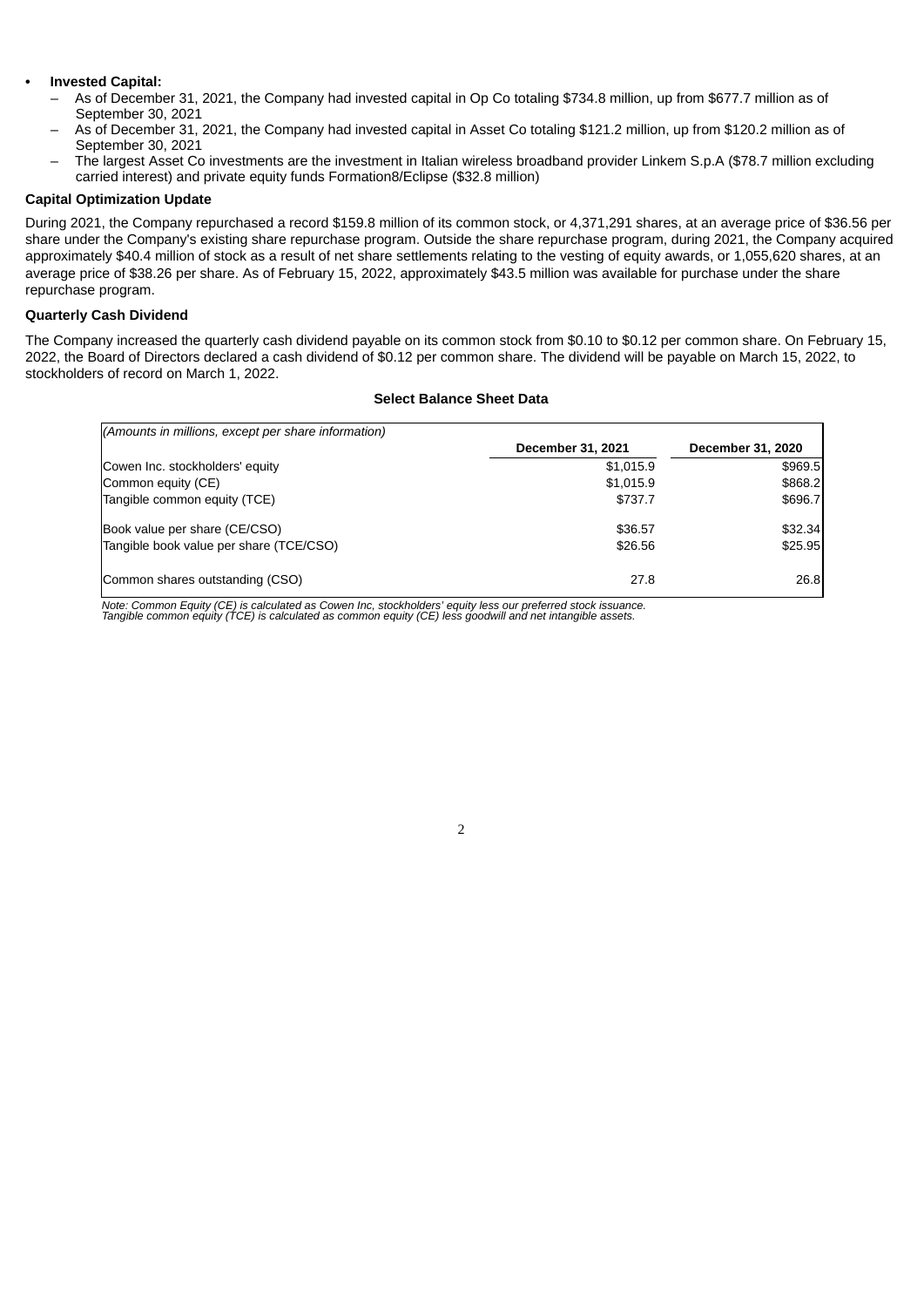#### **Cowen Inc.**

# **US GAAP Preliminary Unaudited Condensed Consolidated Statements of Operations**

(Dollar and share amounts in thousands, except per share data)

|                                                                                                    |         | <b>Three Months Ended</b> |              |       | <b>Twelve Months Ended</b> |      |           |
|----------------------------------------------------------------------------------------------------|---------|---------------------------|--------------|-------|----------------------------|------|-----------|
|                                                                                                    |         | December 31               |              |       | December 31                |      |           |
|                                                                                                    |         | 2021                      | 2020         |       | 2021                       |      | 2020      |
| Revenue                                                                                            |         |                           |              |       |                            |      |           |
| Investment banking                                                                                 | \$      | 263.815 \$                | 266,135      | \$    | 1,067,162 \$               |      | 769.486   |
| <b>Brokerage</b>                                                                                   |         | 140,994                   | 132,971      |       | 585,162                    |      | 524,361   |
| Investment income (loss)                                                                           |         |                           |              |       |                            |      |           |
| Securities principal transactions, net                                                             | 10,282  |                           | 48,570       |       | 122,110                    |      | 124,667   |
| Portfolio fund principal transactions, net                                                         | (2,062) |                           | 11,593       | 338   |                            |      | 20,434    |
| Carried interest allocations                                                                       | 4,291   |                           | 37,051       | 5,059 |                            |      | 59,250    |
| Total investment income (loss)                                                                     |         | 12,511                    | 97,214       |       | 127,507                    |      | 204,351   |
| Management fees                                                                                    |         | 16,216                    | 12,304       |       | 72,287                     |      | 47,515    |
| Incentive income                                                                                   |         | 299                       | 465          |       | 2,732                      |      | 592       |
| Interest and dividends                                                                             |         | 51,753                    | 59,912       |       | 219,292                    |      | 187,459   |
| Insurance and reinsurance premiums                                                                 |         | 8,435                     | 11,204       |       | 39,631                     |      | 30,147    |
| Other revenues, net                                                                                |         | 2,599                     | 5,245        |       | 5,211                      |      | 10,503    |
| <b>Consolidated Funds revenues</b>                                                                 |         | (2, 342)                  | 6,273        |       | (6, 185)                   |      | (18, 488) |
| <b>Total revenue</b>                                                                               |         | 494,280                   | 591,723      |       | 2,112,799                  |      | 1,755,926 |
| Interest and dividends expense                                                                     |         | 47,638                    | 61,875       |       | 211,387                    |      | 187,725   |
| <b>Total net revenue</b>                                                                           |         | 446,642                   | 529,848      |       | 1,901,412                  |      | 1,568,201 |
| <b>Expenses</b>                                                                                    |         |                           |              |       |                            |      |           |
| Employee compensation and benefits                                                                 |         | 237,303                   | 277,394      |       | 1,046,371                  |      | 860,531   |
| Insurance and reinsurance claims, commissions and amortization of deferred acquisition costs       |         | 9,095                     | 12,189       |       | 33,938                     |      | 33,905    |
| Operating, general, administrative and other expenses                                              |         | 121,540                   | 104,890      |       | 430,250                    |      | 369,840   |
| Depreciation and amortization expense                                                              |         | 5,289                     | 5,353        |       | 19,004                     |      | 22,677    |
| <b>Consolidated Funds expenses</b>                                                                 |         | 111                       | 616          |       | 630                        |      | 5,409     |
| <b>Total expenses</b>                                                                              |         | 373,338                   | 400,442      |       | $\overline{1,}530,193$     |      | 1,292,362 |
| Other income (loss)                                                                                |         |                           |              |       |                            |      |           |
| Net (losses) gains on other investments                                                            |         | 11,853                    | 8,370        |       | 35,494                     |      | 18,879    |
| Bargain purchase gain, net of tax                                                                  |         |                           |              |       | 3,855                      |      |           |
| Gain/(loss) on debt extinguishment                                                                 |         |                           | 2,719        |       | (4,538)                    |      | 2,719     |
| Total other income (loss)                                                                          |         | 11,853                    | 11,089       |       | 34,811                     |      | 21,598    |
| Income (loss) before income taxes                                                                  |         | 85,157                    | 140,495      |       | 406,030                    |      | 297,437   |
| Income tax expense/(benefit)                                                                       |         | 25,175                    | 37,784       |       | 102,039                    |      | 90,373    |
| Net income (loss)                                                                                  |         | 59,982                    | 102,711      |       | 303,991                    |      | 207,064   |
| Net income (loss) attributable to non-controlling interests in consolidated subsidiaries and funds |         | (4,999)                   | 10,544       |       | 8,380                      |      | (9, 299)  |
| Net income (loss) attributable to Cowen Inc.                                                       |         | 64,981                    | 92,167       |       | 295,611                    |      | 216,363   |
| Less: Preferred stock dividends                                                                    |         | 1,698                     | 1,698        |       | 6,792                      |      | 6,792     |
| Net income (loss) attributable to Cowen Inc. common stockholders                                   | \$      | 63,283                    | \$<br>90,469 | \$    | 288,819                    | \$   | 209,571   |
| Earnings (loss) per share:                                                                         |         |                           |              |       |                            |      |           |
| Basic                                                                                              | \$      | 2.28                      | \$<br>3.36   | \$    | 10.42                      | \$   | 7.54      |
| Diluted                                                                                            | \$      | $2.02$ \$                 | 2.98         | \$    | 8.85                       | - \$ | 7.10      |
| Weighted average shares used in per share data:                                                    |         |                           |              |       |                            |      |           |
| <b>Basic</b>                                                                                       |         | 27,731                    | 26,934       |       | 27,721                     |      | 27,790    |
| Diluted                                                                                            |         | 31,355                    | 30,316       |       | 32,628                     |      | 29,519    |
|                                                                                                    |         |                           |              |       |                            |      |           |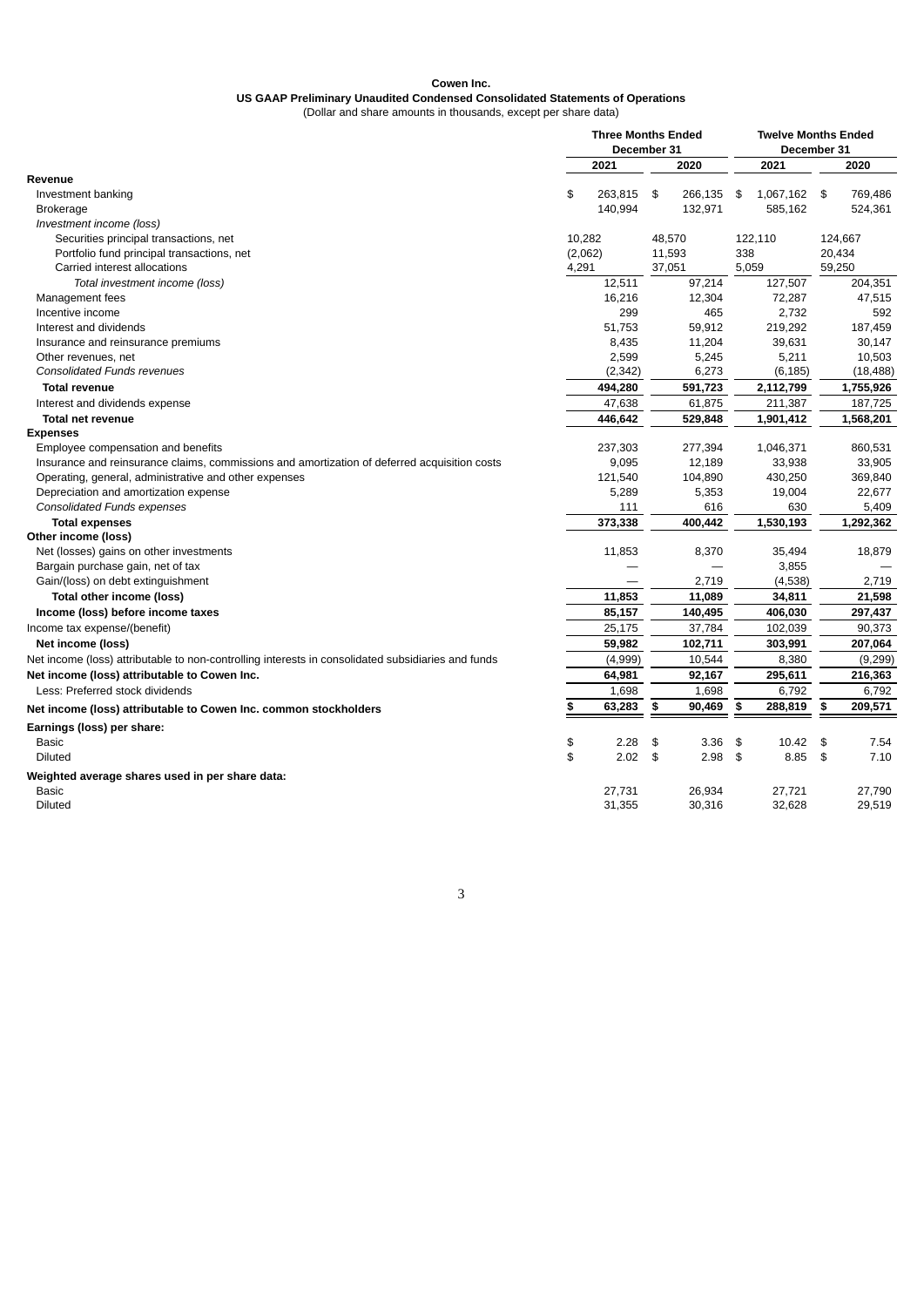#### **U.S. GAAP Financial Measures**

During the first quarter of 2021, the Company changed the presentation of certain income streams on its U.S. GAAP preliminary Unaudited Condensed Consolidated Statements of Operations by moving the income streams from Other income - net gains (losses) on securities, derivatives and other investments to Revenues. Additionally, the Company moved proprietary trading gains and losses generated by the Company's broker dealer entities from Brokerage revenue to Investment income (loss) – securities principal transactions, net. The Company believes that these presentation changes provide a better representation of the Company's operating results as it is used by management to monitor the Company's financial performance and is consistent with industry practice. The changes in presentation have no impact on net income and prior period amounts have been recast to reflect such changes in presentation.

Fourth quarter 2021 revenue was \$494.3 million versus \$591.7 million in the fourth quarter of 2020. Full-year 2021 revenue was \$2.1 billion, up from \$1.8 billion in full-year 2020. The year-over-year increase was due primarily to increased investment banking and brokerage activity partially offset by reduced investment income.

Fourth quarter 2021 investment banking revenues decreased \$2.3 million to \$263.8 million. Full-year 2021 investment banking revenues increased \$297.7 million to \$1.07 billion. During full-year 2021 the Company completed 190 underwriting transactions, 159 strategic advisory transactions and 20 debt capital markets transactions.

Fourth quarter 2021 brokerage revenues increased \$8.0 million to \$141.0 million. Full-year 2021 brokerage revenues increased \$60.8 million to \$585.2 million. The increase was attributable to an increase in cash trading, non-dollar commission revenue, prime services revenue and securities finance activities.

Fourth quarter 2021 investment income decreased \$84.7 million to \$12.5 million. Full-year 2021 investment income decreased from \$204.4 million to \$127.5 million. The year-over-year decrease was primarily due to decreases in portfolio fund investment income, including decreases the value in our merchant banking investments, and lower carried interest allocations..

Fourth quarter 2021 employee compensation and benefits expenses were \$237.3 million, a decrease of \$40.1 million from the prior-year period. Full-year compensation and benefits expenses increased \$185.8 million to \$1.05 billion. The full-year increase is primarily due to \$356.9 million higher total revenues, resulting in a higher compensation and benefits accrual.

Fourth quarter 2021 total expenses totaled \$373.3 million, a decrease of \$27.1 million from the prior-year period. Full-year 2021 expenses rose to \$1.53 billion from \$1.29 billion, primarily due to higher compensation expenses associated with higher revenues as well as higher operating, general and administrating and other expenses, including an increase in marketing and business development expenses.

Fourth quarter 2021 income tax expense was \$25.2 million compared to \$37.8 million income tax expense in the prior-year quarter. Full-year 2021 income tax expense increased \$11.7 million to \$102.0 million, primarily due to the increase in the Company's income before income taxes for the respective periods.

4

Fourth quarter 2021 net income attributable to common stockholders was \$63.3 million compared to \$90.5 million in the fourth quarter of 2020. Full-year 2021 net income rose from \$209.6 million to \$288.8 million. The year-over-year increase was primarily due to higher investment banking and brokerage revenues.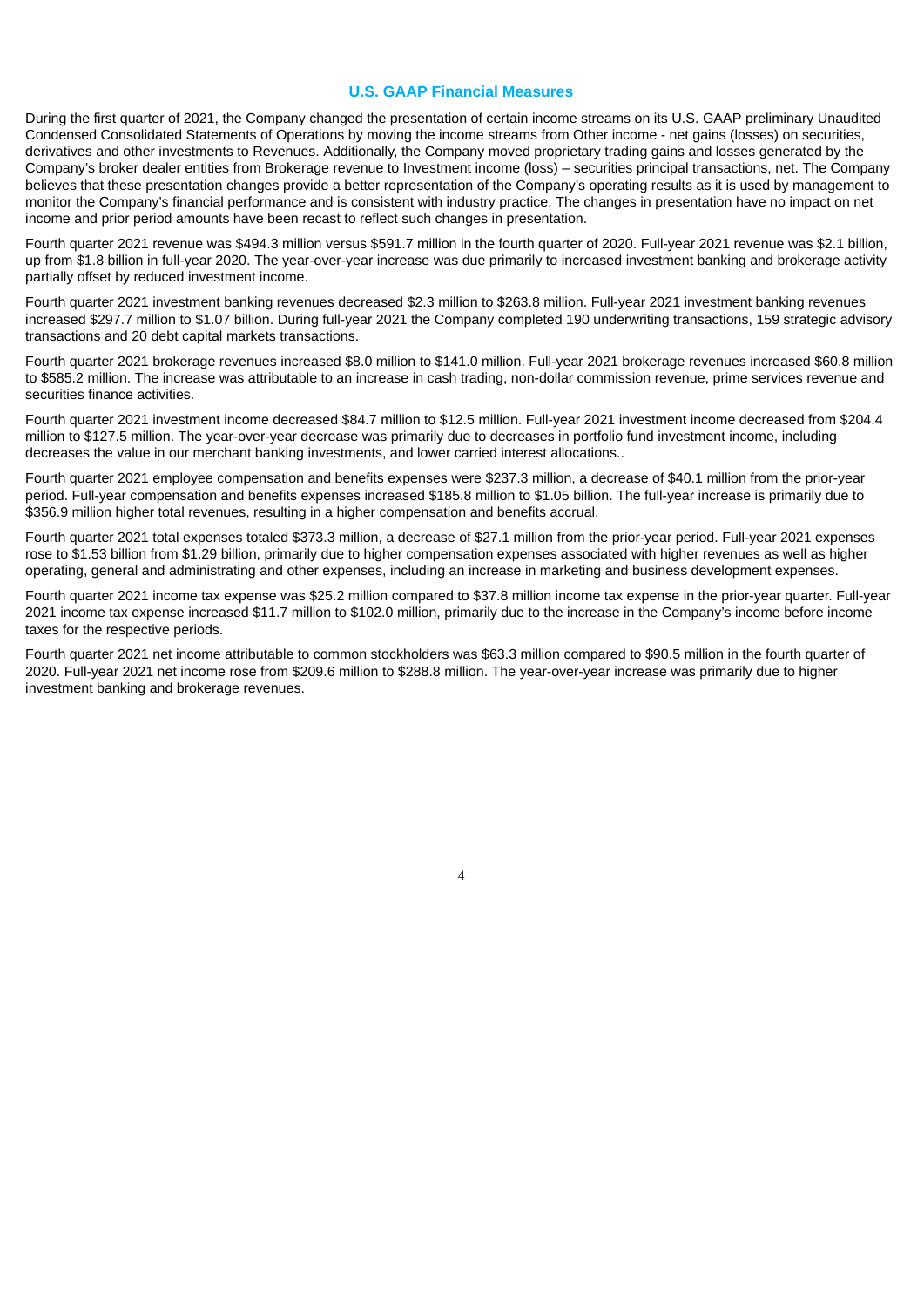#### **Non-GAAP Financial Measures**

Throughout this press release, the Company presents supplemental financial measures that are not prepared in accordance with US GAAP. These non-GAAP financial measures include (i) Pre-tax Economic Income (Loss) (ii) Economic Income (Loss), (iii) Economic Operating Income (Loss), (iv) Economic Proceeds and related components, (v) Net Economic Proceeds and related components, (vi) Economic Expenses and related components and (vii) related per share measures. The Company believes that these non-GAAP financial measures, viewed in addition to, and not in lieu of, the Company's reported US GAAP results, provide useful information to investors and analysts regarding its performance and overall results of operations as it presents investors and analysts with a supplemental operating view of the Company's financials to help better inform their analysis of the Company's performance.

These Non-GAAP financial measures are an integral part of the Company's internal reporting to measure the performance of its business segments, allocate capital and other strategic decisions as well as assess the overall effectiveness of senior management. The Company believes that presenting these non-GAAP measures may provide expanded transparency into the Company's business operations, growth opportunities and expense allocation decisions.

The Company's primary non-GAAP financial measures of profit or loss are Pre-tax Economic Income (Loss), Economic Income (Loss) and Economic Operating Income (Loss). Pre-tax Economic Income (Loss) is a pre-tax measure which (i) includes management reclassifications which the Company believes provides additional insight on the performance of the Company's core businesses and divisions; (ii) eliminates the impact of consolidation for Consolidated Funds; and excludes (iii) goodwill and intangible impairment, (iv) certain other transaction-related adjustments and/or reorganization expenses, as well as (v) certain costs associated with debt. Economic Income (Loss) is a similar measure, but after tax, which includes the Company's income tax expense or benefit calculated on Pre-tax Economic Income (Loss) once all currently available net operating losses have been utilized (this occurred during tax year 2020) and is presented after preferred stock dividends. Economic Operating Income (Loss) is a similar measure to Economic Income (Loss), but before depreciation and amortization expenses. The Company believes that these non-GAAP financial measures provide analysts and investors transparency into the measures of profit and loss management uses to evaluate the financial performance of and make operating decisions for the segments including determining appropriate compensation levels. Additionally, the measures provide investors and analysts with additional insight into the activities of the Company's core businesses, taking into account, among other things, the impact of minority investment stakes, securities borrowing and lending activities and expenses from investment banking activities on US GAAP reported results. The Company presents Pre-tax Economic Income (Loss) in addition to Economic Income (Loss) and Economic Operating Income (Loss) to provide insight to investors and analysts on how the Company manages its tax position over time.

In addition to Pre-tax Economic Income (Loss), Economic Income (Loss) and Economic Operating Income (Loss), the Company also presents Economic Proceeds, Net Economic Proceeds, Economic Expenses, as well as their related components. These measures include management reclassifications and the elimination of the impact of the consolidation for Consolidated funds as described above. These adjustments are meant to provide comparability to our peers as well as to provide investors and analysts with transparency into how the Company manages its operating businesses and how analysts and investors review and analyze the Company's and its peers' similar lines of businesses. For example, among others, within the Company's Op Co business segment, investors and analysts typically review and analyze the performance of investment banking revenues net of underwriting expenses and excluding the impact of reimbursable expenses. Additionally, the performance of the Company's Markets business is typically analyzed as a unit incorporating commissions, interest from securities financing transactions and gains and losses from proprietary and facilitation trading. The Company's investment management business performance is analyzed and reviewed by investors and analysts through investment income, incentive income and management fees. The presentation of Economic Proceeds, Net Economic Proceeds, Economic Expenses as well as their related components align with these and other examples of how the Company's business activities and performance are reviewed by analysts and investors in addition to providing simplification related to legacy businesses and investments for which the Company maintains long-term monetization strategies. Additionally, the Company manages its operating businesses to an Economic Compensation-to-Proceeds ratio. Presentation of Economic Compensation Expense and Economic Proceeds provides transparency in addition to the Company's US GAAP Compensation Expense.

Reconciliations to comparable US GAAP measures are presented along with the Company's Non-GAAP financial measures. The non-GAAP measures presented herein may not be comparable to similarly titled measures presented by other public companies and are not identical to corresponding measures used in our various agreements or public filings.

These Non-GAAP measures should not be considered in isolation or as a substitute for revenue, expenses, income (loss) before income taxes, net income, operating cash flows, investing and financing activities, or other income or cash flow statement data prepared in accordance with US GAAP. As a result of the adjustments made to arrive at these Non-GAAP measures described below, these Non-GAAP measures have limitations in that they do not take into account certain items included or excluded under US GAAP, including its consolidated funds.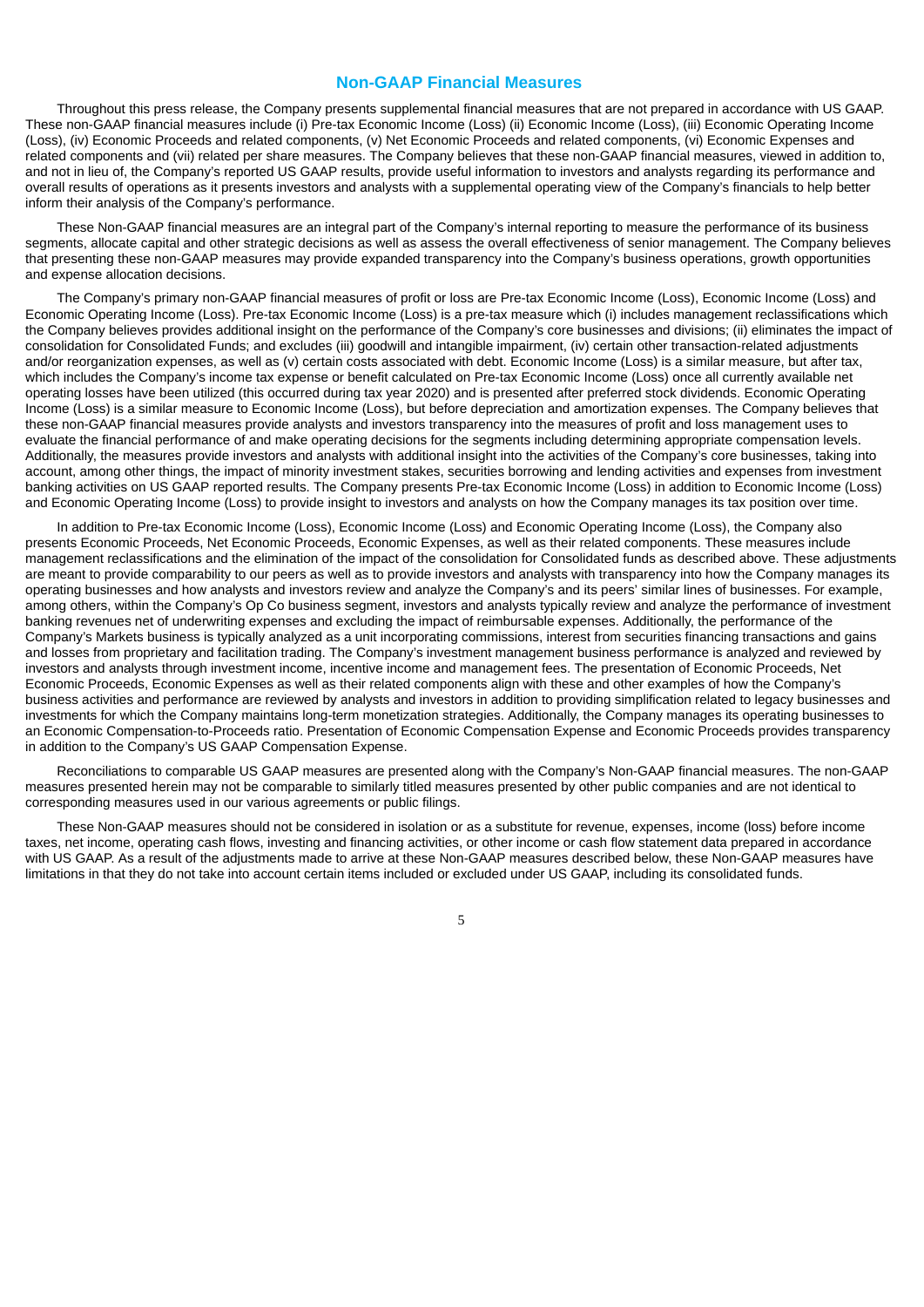# **Fourth Quarter and Full Year Non-GAAP Financial Review**

#### **Economic Proceeds**

|                                           |           |                   |           | <b>Three Months Ended</b> |                                |              |             |                                |             | <b>Twelve Months Ended</b> |                   |               |
|-------------------------------------------|-----------|-------------------|-----------|---------------------------|--------------------------------|--------------|-------------|--------------------------------|-------------|----------------------------|-------------------|---------------|
|                                           |           | December 31, 2021 |           |                           | December 31, 2020              |              |             | December 31, 2021              |             |                            | December 31, 2020 |               |
| (Dollar amounts in<br><i>thousands</i> )  | Op Co     | Asset<br>Co       | Total     | Op Co                     | Asset<br>Co                    | <b>Total</b> | Op Co       | Asset<br>Co                    | Total       | Op Co                      | <b>Asset Co</b>   | Total         |
| <b>Economic Proceeds</b>                  |           |                   |           |                           |                                |              |             |                                |             |                            |                   |               |
| Investment banking                        | \$255,155 | \$                | \$255,155 | \$254,402                 | \$<br>$\overline{\phantom{m}}$ | \$254,402    | \$1,025,688 | \$<br>$\overline{\phantom{0}}$ | \$1,025,688 | 729,180<br>\$              | \$                | 729,180<br>\$ |
| <b>Brokerage</b>                          | 170,347   |                   | 170,347   | 185,824                   |                                | 185,824      | 728.525     | —                              | 728,525     | 652,647                    |                   | 652,647       |
| Management fees                           | 19,807    | 289               | 20,096    | 16.430                    | 312                            | 16,742       | 79.255      | 1,200                          | 80,455      | 58,154                     | 946               | 59,100        |
| Incentive income                          | 13.508    | (6)               | 13.502    | 42.606                    | 1.769                          | 44.375       | 34.579      | (1, 153)                       | 33.426      | 83,435                     | 1.927             | 85,362        |
| Investment income<br>(loss)               | (8,553)   | 2,650             | (5,903)   | 5,220                     | 5,108                          | 10,328       | 8,542       | 6,014                          | 14,556      | 37,786                     | (8, 564)          | 29,222        |
| Other economic<br>proceeds                | 792       | (1)               | 791       | 1,073                     | 1                              | 1,074        | 7,942       | (2)                            | 7,940       | 775                        | 5                 | 780           |
| <b>Total: Economic</b><br><b>Proceeds</b> | 451,056   | 2,932             | 453.988   | 505.555                   | 7,190                          | 512,745      | 1.884.531   | 6,059                          | 1.890.590   | 1,561,977                  | (5,686)           | 1,556,291     |
| Economic Interest<br>Expense              | 4,879     | 698               | 5,577     | 6,048                     | 1,109                          | 7,157        | 23,914      | 3,779                          | 27,693      | 24,519                     | 5,123             | 29,642        |
| <b>Net Economic</b><br><b>Proceeds</b>    | \$446.177 | \$2,234           | \$448.411 | \$499.507                 | \$6,081                        | \$505,588    | \$1,860,617 | \$2,280                        | \$1,862,897 | \$1,537,458                | \$(10, 809)       | \$1,526,649   |

*Economic Proceeds* were \$454.0 million versus \$512.7 million in the fourth quarter of 2020, a decrease of 11%. Full-year 2021 economic proceeds rose 21%.

*Investment Banking Economic Proceeds* were \$255.2 million, up 0.3% versus the prior-year period. Full-year 2021 banking proceeds rose 41%. The increase was due to higher capital markets advisory and M&A revenues.

*Brokerage Economic Proceeds* of \$170.3 million were 8% lower versus the prior-year period, due in part to management's decision in 2020 to significantly reduce certain client clearing activities in order to reduce capital usage. Full-year 2021 brokerage proceeds rose 12%. The increase was driven by growth in cash trading, non-US execution, securities finance, prime services and cross-asset trading.

*Management Fees Economic Proceeds* rose 20% year-over-year to \$20.1 million in the fourth quarter. Full-year 2021 management fees rose 36%, driven primarily by higher AUM in the sustainability, activist and healthcare strategies.

*Incentive Income Economic Proceeds* were \$13.5 million in the fourth quarter of 2021, down from \$44.4 million in the prior-year period. Full-year 2021 incentive income was \$33.4 million, a decrease of 61%. The decline was primarily due to a decrease in performance fees in our healthcare investments strategy.

*Investment Income Economic Proceeds* were a loss of \$5.9 million, versus proceeds of \$10.3 million in the prior-year period. Full-year investment income proceeds were \$14.6 million, a decrease of 50%. The decrease is due primarily to a decrease in value of investments in the healthcare strategy and the merchant banking portfolio.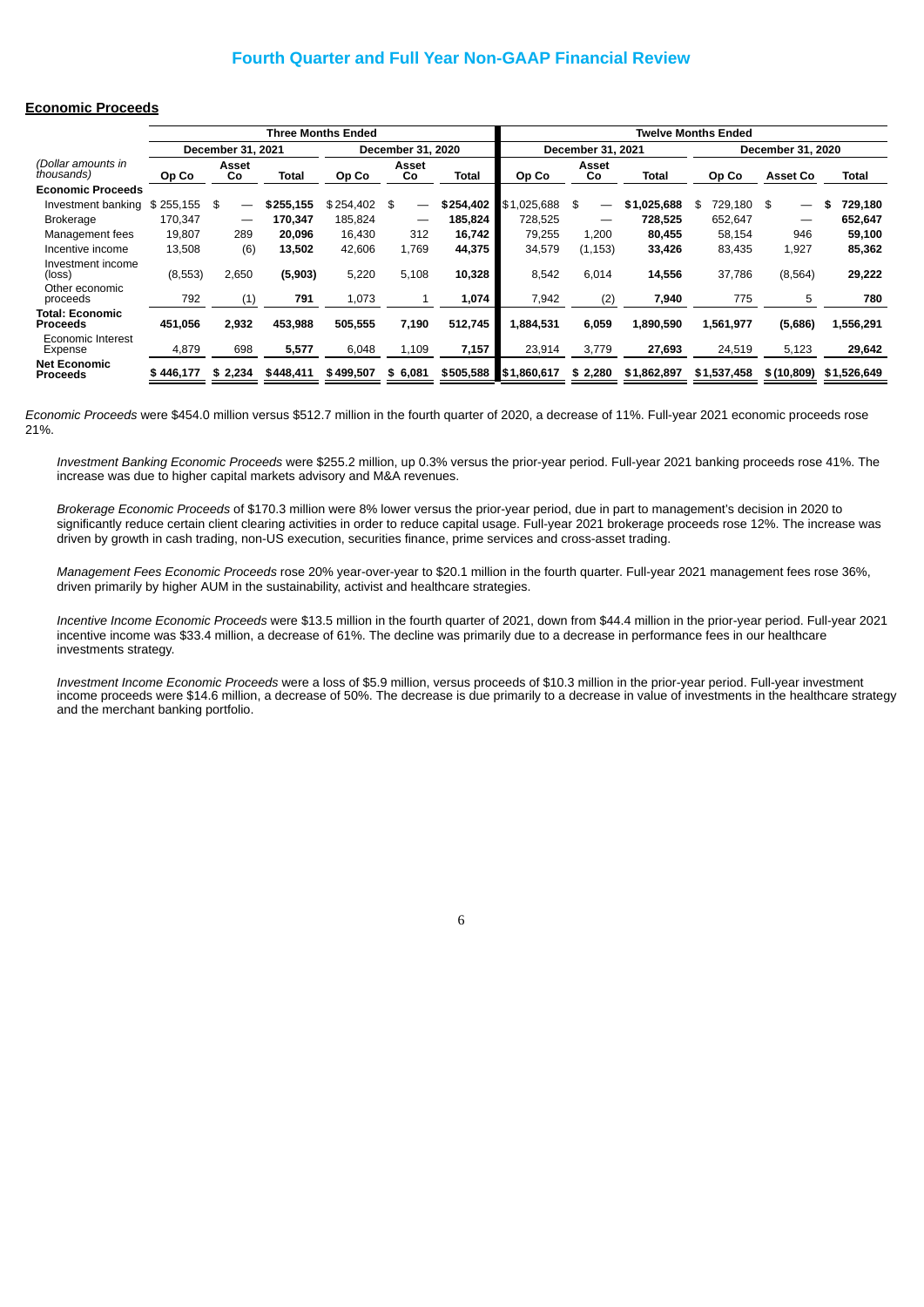# **Fourth Quarter and Full Year Non-GAAP Financial Review (continued)**

#### **Economic Expenses**

|                                           |           |                   |           | <b>Three Months Ended</b> |                   |           |             |                   |             | <b>Twelve Months Ended</b> |                   |              |
|-------------------------------------------|-----------|-------------------|-----------|---------------------------|-------------------|-----------|-------------|-------------------|-------------|----------------------------|-------------------|--------------|
|                                           |           |                   |           |                           |                   |           |             |                   |             |                            |                   |              |
|                                           |           | December 31, 2021 |           |                           | December 31, 2020 |           |             | December 31, 2021 |             |                            | December 31, 2020 |              |
| (Dollar amounts in<br>thousands)          | Op Co     | Asset<br>Co       | Total     | Op Co                     | Asset<br>Co       | Total     | Op Co       | Asset<br>Co       | Total       | Op Co                      | Asset<br>Co       | <b>Total</b> |
| <b>Economic Expenses</b>                  |           |                   |           |                           |                   |           |             |                   |             |                            |                   |              |
| Compensation &<br><b>Benefits</b>         | \$246.170 | \$(7,266)         | \$238,904 | \$278.273                 | 1.674<br>\$.      | \$279.947 | \$1,046,730 | \$3,871           | \$1,050,601 | 860.753<br>\$.             | \$3.767           | 864.520<br>s |
| Non-Compensation<br>Expenses              | 93.994    | 174               | 94.168    | 83.976                    | (46)              | 83.930    | 359.577     | 187               | 359.764     | 312,173                    | 350               | 312,523      |
| Depreciation &<br>Amortization            | 5.282     |                   | 5.289     | 5.900                     | 5                 | 5.905     | 18.982      | 22                | 19.004      | 22.655                     | 22                | 22,677       |
| Non-Controlling Interest                  | 1,142     |                   | 1,142     | 1,308                     |                   | 1.308     | 5,314       |                   | 5,314       | 6,892                      |                   | 6,892        |
| <b>Total: Economic</b><br><b>Expenses</b> | \$346,588 | \$(7,085)         | \$339,503 | \$369.457                 | \$1.633           | \$371,090 | \$1,430,603 | \$4,080           | \$1,434,683 | \$1,202,473                | \$4.139           | \$1,206,612  |

*Economic Compensation Expenses* were \$238.9 million compared to \$279.9 million in the fourth quarter of 2020. The fourth quarter 2021 economic compensation-to-proceeds ratio was 52.6%, down from 56.5% in 3Q21 and down from 54.6% in 4Q'20. Full-year 2021 compensation-to-proceeds ratio was 55.6%, unchanged from full-year 2020 and below the annual guidance range of 56% to 57%.

*Economic Fixed Non-Compensation Expenses* Fourth quarter 2021 fixed non-compensation expenses were up \$4.9 million from the prior-year period at \$43.9 million. Full-year fixed non-compensation expenses increased \$18.2 million to \$160.2 million. The year-over-year increase is primarily related to an increase in professional and advisory fees and communication costs.

*Economic Variable Non-Compensation Expenses* were \$50.3 million, up from \$45.0 million in the fourth quarter of 2020. Full-year 2021 variable noncompensation expenses increased \$29.0 million to \$199.5 million. The increase is related to increased brokerage and trade execution costs and increased variable professional and advisory fees, including employment agency fees and legal fees directly related to revenues.The fixed noncompensation-to-economic-proceeds ratio declined from 9.1% in FY'20 to 8.5%% in FY'21 and the variable non-compensation-to-proceeds ratio declined from 11.0% in FY'20 to 10.6% in FY'21.

*Economic Depreciation and Amortization Expenses* were \$5.3 million compared to \$5.9 million in the fourth quarter of 2020. Full year 2021 depreciation and amortization decreased from \$22.7 million to \$19.0 million. The year-over-year decrease is due to certain intangibles which were fully amortized in the first quarter of 2021.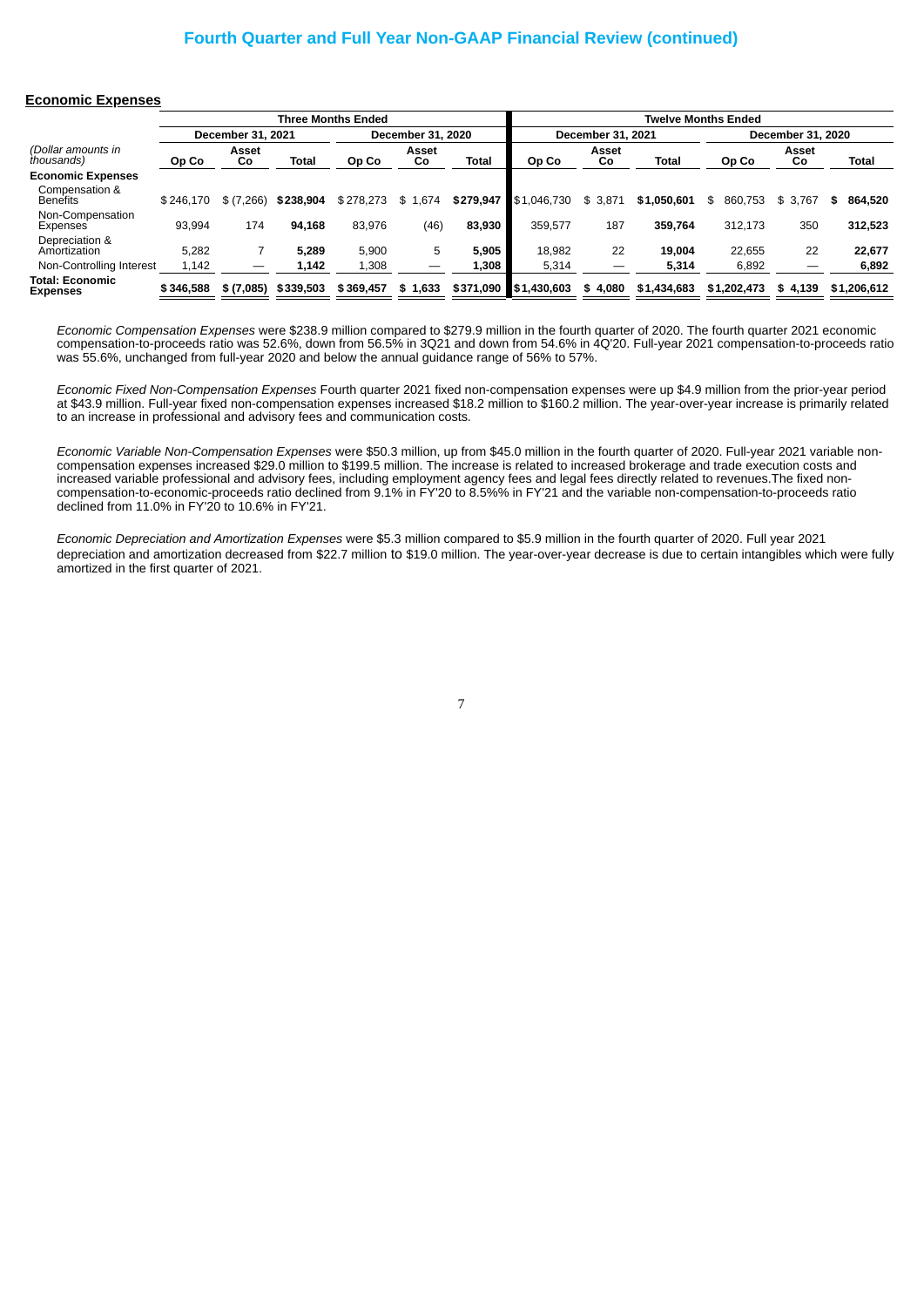# **Fourth Quarter and Full Year Non-GAAP Financial Review (continued)**

# **Economic Income and Economic Operating Income**

|                                                                     |              |    |                   |    | Three Months Ended |            |    |                   |                       |     |           |                   |      | <b>Twelve Months Ended</b> |    |           |    |                   |    |           |
|---------------------------------------------------------------------|--------------|----|-------------------|----|--------------------|------------|----|-------------------|-----------------------|-----|-----------|-------------------|------|----------------------------|----|-----------|----|-------------------|----|-----------|
|                                                                     |              |    | December 31, 2021 |    |                    |            |    | December 31, 2020 |                       |     |           | December 31, 2021 |      |                            |    |           |    | December 31, 2020 |    |           |
| (Dollar amounts in thousands)                                       | Op Co        |    | Asset<br>Co       |    | Total              | Op Co      |    | Asset<br>Co       | <b>Total</b>          |     | Op Co     | Asset<br>Co       |      | Total                      |    | Op Co     |    | <b>Asset Co</b>   |    | Total     |
| <b>Pre-tax Economic Income</b><br>(Loss)                            | 99,589       | S  | 9,319             |    | \$108,908          | \$130.050  | S. | 4.448             | \$134,498             |     | \$430.014 | \$(1,800)         |      | \$428,214                  |    | \$334,985 |    | \$(14, 948)       |    | \$320,037 |
| Economic income tax expense *                                       | 22,090       |    | 2.489             |    | 24.579             |            |    |                   |                       |     | 109,654   | (460)             |      | 109,194                    |    |           |    |                   |    |           |
| Preferred stock dividends                                           | 1,477        |    | 221               |    | 1,698              | 1.443      |    | 255               | 1,698                 |     | 5,841     | 951               |      | 6.792                      |    | 5,604     |    | 1,188             |    | 6,792     |
| Economic Income (Loss) *                                            | \$<br>76,022 | \$ | 6,609             | \$ | 82,631             | \$128,607  |    | 4,193             | \$132,800             |     | 314,519   | (2, 291)          |      | 312,228                    |    | 329,381   |    | (16, 136)         |    | 313,245   |
| Add back: Depreciation and<br>amortization expense, net of<br>taxes | 4,072        |    | 5                 |    | 4,077              | 5,900      |    | 5                 | 5,905                 |     | 14,142    | 16                |      | 14,158                     |    | 22,655    |    | 22                |    | 22,677    |
| <b>Economic Operating Income</b><br>(Loss)                          | 80,094       |    | \$ 6,614          |    | \$86,708           | \$134,507  |    | \$4,198           | $$138,705$ $$328,661$ |     |           | \$(2,275)         |      | \$326,386                  |    | \$352,036 |    | \$(16, 114)       |    | \$335,922 |
|                                                                     |              |    |                   |    |                    |            |    |                   |                       |     |           |                   |      |                            |    |           |    |                   |    |           |
| Economic Income per common<br>share                                 | \$<br>2.42   | \$ |                   |    | 2.64               | \$<br>4.24 | \$ | 0.14              | 4.38                  | l\$ | 9.64      | \$<br>(0.07)      | - \$ | 9.57                       | \$ | 11.16     | \$ | (0.55)            | \$ | 10.61     |
| Economic Operating Income per<br>common share                       | \$<br>2.55   | S  |                   | S  | 2.77               | \$<br>4.44 | \$ | 0.14              |                       |     | 10.07     | \$<br>(0.07)      | - \$ | 10.00                      | S  | 11.93     | S  | (0.55)            | S  | 11.39     |

*\** Economic Income (Loss) is presented net of associated taxes starting in the first quarter of 2021. The Company has utilized all available federal net operating losses not subject to limitation during 2020.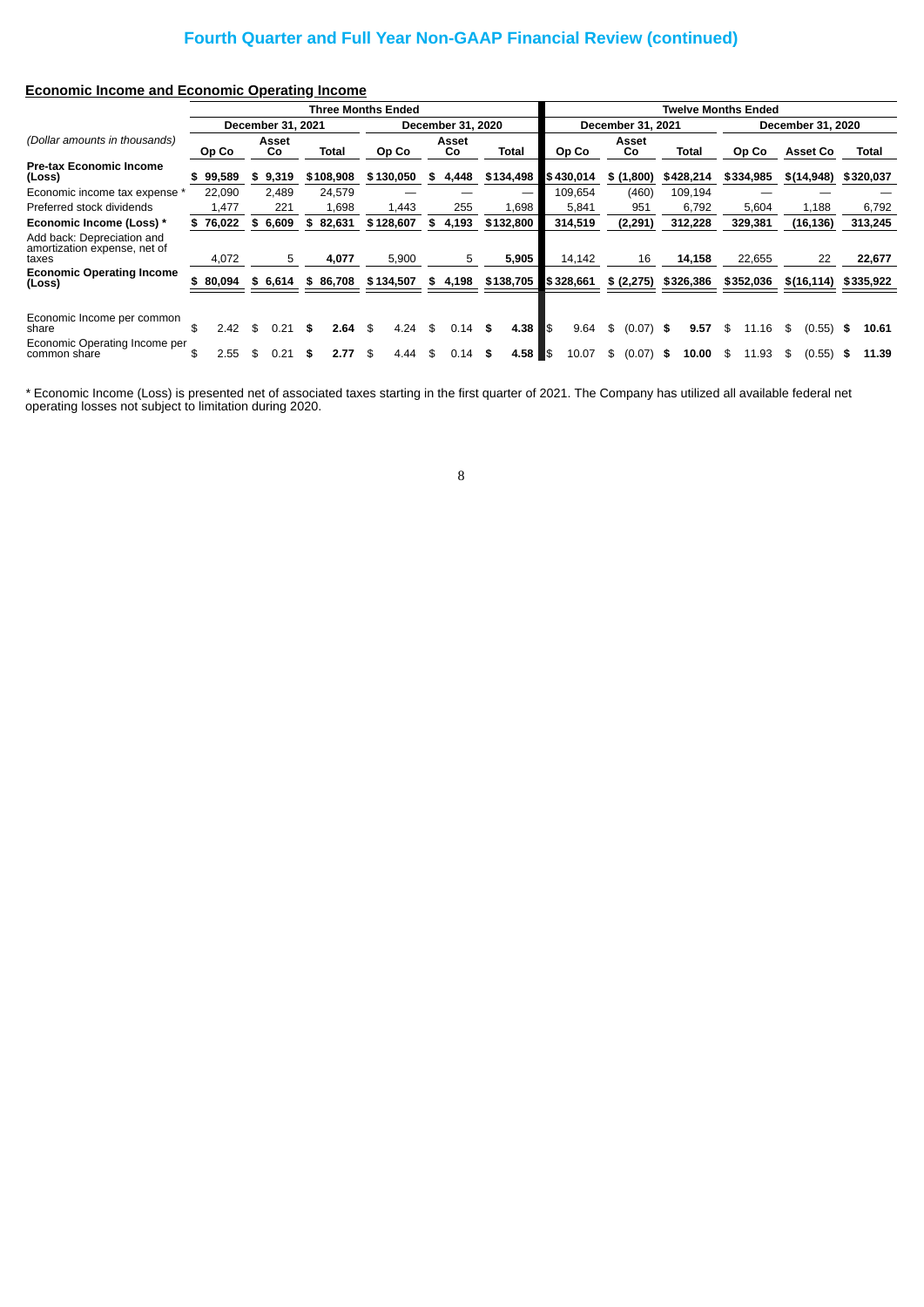# **Reconciliation of US GAAP (Unaudited) to Non-GAAP Measures**

The following tables reconciles total US GAAP Revenues and Other Income (Loss) to total Economic Proceeds for the three and twelve months ended December 31, 2021 and 2020:

| For the three months ended<br>December 31, 2021<br>(Dollar amounts in thousands) |   | <b>Investment</b><br><b>Banking</b> |    | Brokerage |    | Investment<br>Income |    | Management<br>Fees |    | Incentive<br>Income |   | <b>Interest and</b><br>Dividends |    | Reinsurance<br>Premiums | Other<br>Revenues,<br>net |    | Consolidated<br>Funds<br><b>Revenues</b> |   | Other<br>Income<br>(Loss) | <b>Total</b> |          |
|----------------------------------------------------------------------------------|---|-------------------------------------|----|-----------|----|----------------------|----|--------------------|----|---------------------|---|----------------------------------|----|-------------------------|---------------------------|----|------------------------------------------|---|---------------------------|--------------|----------|
| <b>Total US GAAP Revenues and Other</b><br>Income (Loss)                         |   | 263,815<br>\$                       | .S | 140,994   | -S | 12,511               | -S | 16,216             | \$ | 299                 | S | 51,753                           | -S | 8,435                   | \$<br>2,599               | -S | (2, 342)                                 | S | 11,853                    | 506,133      |          |
| <b>Management Presentation</b><br><b>Reclassifications:</b>                      |   |                                     |    |           |    |                      |    |                    |    |                     |   |                                  |    |                         |                           |    |                                          |   |                           |              |          |
| Underwriting expenses                                                            | a | (4,703)                             |    |           |    |                      |    |                    |    |                     |   |                                  |    |                         |                           |    |                                          |   |                           |              | (4,703)  |
| Reimbursable client expenses                                                     | b | (3,957)                             |    |           |    |                      |    |                    |    |                     |   |                                  |    |                         | (234)                     |    |                                          |   |                           |              | (4, 191) |
| Securities financing interest expense                                            | c |                                     |    | (1, 126)  |    |                      |    |                    |    |                     |   | (32, 855)                        |    |                         |                           |    |                                          |   |                           | (33,981)     |          |
| Fund start-up costs, distribution and<br>other fees                              | d |                                     |    |           |    |                      |    | (341)              |    |                     |   |                                  |    |                         | (719)                     |    |                                          |   |                           |              | (1,060)  |
| Certain equity method investments                                                |   |                                     |    |           |    |                      |    | 4,168              |    | 9,212               |   |                                  |    |                         |                           |    |                                          |   | (10, 962)                 |              | 2,418    |
| Carried interest                                                                 |   |                                     |    |           |    | (4,291)              |    |                    |    | 4,396               |   |                                  |    |                         |                           |    |                                          |   |                           |              | 105      |
| Proprietary trading, interest and<br>dividends                                   | g |                                     |    | 9,371     |    | (13,028)             |    |                    |    | (285)               |   | (7,217)                          |    |                         | (195)                     |    |                                          |   | 12,767                    |              | 1,413    |
| Insurance related activities expenses                                            |   |                                     |    |           |    |                      |    |                    |    |                     |   | $\overline{\phantom{a}}$         |    | (8, 435)                | (660)                     |    |                                          |   | -                         |              | (9,095)  |
| Facilitation trading gains and losses                                            |   | -                                   |    | 21,108    |    | 20                   |    |                    |    | -                   |   | (11, 681)                        |    |                         |                           |    | -                                        |   | (13, 658)                 |              | (4,211)  |
| <b>Total Management Presentation</b><br>Reclassifications:                       |   | (8,660)                             |    | 29,353    |    | (17,299)             |    | 3,827              |    | 13,323              |   | (51,753)                         |    | (8, 435)                | (1,808)                   |    | _                                        |   | (11, 853)                 | (53, 305)    |          |
| <b>Fund Consolidated Reclassifications</b>                                       |   | $\overline{\phantom{a}}$            |    |           |    | (1, 115)             |    | 53                 |    | (120)               |   | $\overline{\phantom{a}}$         |    |                         | _                         |    | 2,342                                    |   |                           |              | 1,160    |
| <b>Total Economic Proceeds</b>                                                   |   | 255,155                             |    | 170,347   | S. | (5,903)              | -S | 20,096             | ъ  | 13,502              |   |                                  |    | _                       | 791                       |    |                                          |   |                           | 453,988      |          |

| For the three months ended<br>December 31, 2020<br>(Dollar amounts in thousands) |   | Investment<br><b>Banking</b> |   | <b>Brokerage</b> |     | Investment<br>Income | Management<br>Fees |    | Incentive<br>Income |    | <b>Interest and</b><br><b>Dividends</b> |    | Reinsurance<br>Premiums |     | Other<br>Revenues.<br>net |    | Consolidated<br><b>Funds</b><br><b>Revenues</b> | Other<br>Income<br>(Loss) | <b>Total</b> |
|----------------------------------------------------------------------------------|---|------------------------------|---|------------------|-----|----------------------|--------------------|----|---------------------|----|-----------------------------------------|----|-------------------------|-----|---------------------------|----|-------------------------------------------------|---------------------------|--------------|
| <b>Total US GAAP Revenues and Other</b><br>Income (Loss)                         |   | 266,135                      | S | 132,971          | -S  | 97,214               | \$<br>12,304       | \$ | 465                 |    | 59,912                                  | -S | 11,204                  | \$. | 5,245                     | -S | 6,273                                           | 11,089                    | \$602,812    |
| <b>Management Presentation</b><br><b>Reclassifications:</b>                      |   |                              |   |                  |     |                      |                    |    |                     |    |                                         |    |                         |     |                           |    |                                                 |                           |              |
| <b>Underwriting expenses</b>                                                     | a | (6,041)                      |   |                  |     |                      |                    |    |                     |    |                                         |    |                         |     |                           |    |                                                 |                           | (6,041)      |
| Reimbursable client expenses                                                     | b | (5,692)                      |   |                  |     |                      |                    |    |                     |    |                                         |    |                         |     | (271)                     |    |                                                 |                           | (5,963)      |
| Securities financing interest expense                                            | c |                              |   | 959              |     |                      |                    |    |                     |    | (46, 912)                               |    |                         |     |                           |    |                                                 |                           | (45, 953)    |
| Fund start-up costs, distribution and<br>other fees                              | d |                              |   | (293)            |     |                      | (540)              |    |                     |    |                                         |    |                         |     | (1,773)                   |    |                                                 |                           | (2,606)      |
| Certain equity method investments                                                |   |                              |   |                  |     |                      | 3,439              |    | 6,879               |    |                                         |    |                         |     |                           |    |                                                 | (7, 362)                  | 2,956        |
| Carried interest                                                                 |   |                              |   | -                |     | (38, 450)            |                    |    | 37,983              |    |                                         |    |                         |     |                           |    |                                                 |                           | (467)        |
| Proprietary trading, interest and<br>dividends                                   | g |                              |   | 26,317           |     | (32, 480)            |                    |    | (952)               |    | (4,786)                                 |    |                         |     | (1, 124)                  |    |                                                 | (1,008)                   | (14, 033)    |
| Insurance related activities expenses                                            |   |                              |   |                  |     |                      |                    |    |                     |    | --                                      |    | (11,204)                |     | (985)                     |    |                                                 |                           | (12, 189)    |
| Facilitation trading gains and losses                                            |   | -                            |   | 25,870           |     | (19,616)             |                    |    | -                   |    | (8,214)                                 |    |                         |     |                           |    |                                                 |                           | (1,960)      |
| <b>Total Management Presentation</b><br>Reclassifications:                       |   | (11, 733)                    |   | 52,853           |     | (90, 546)            | 2,899              |    | 43,910              |    | (59, 912)                               |    | (11, 204)               |     | (4, 153)                  |    |                                                 | (8,370)                   | (86, 256)    |
| <b>Fund Consolidated Reclassifications</b>                                       |   |                              |   |                  |     | 3,660                | 1,539              |    |                     |    |                                         |    |                         |     | (18)                      |    | (6,273)                                         |                           | (1,092)      |
| <b>Income Statement Adjustments:</b>                                             |   |                              |   |                  |     |                      |                    |    |                     |    |                                         |    |                         |     |                           |    |                                                 |                           |              |
| Debt extinguishment                                                              | n |                              |   |                  |     |                      |                    |    |                     |    |                                         |    |                         |     |                           |    |                                                 | (2,719)                   | (2,719)      |
| <b>Total Economic Proceeds</b>                                                   |   | 254,402                      |   | 185,824          | - 5 | 10,328               | 16,742             | S  | 44,375              | .S |                                         |    |                         |     | 1,074                     | -S |                                                 |                           | \$512,745    |
|                                                                                  |   |                              |   |                  |     |                      |                    |    |                     |    |                                         |    |                         |     |                           |    |                                                 |                           |              |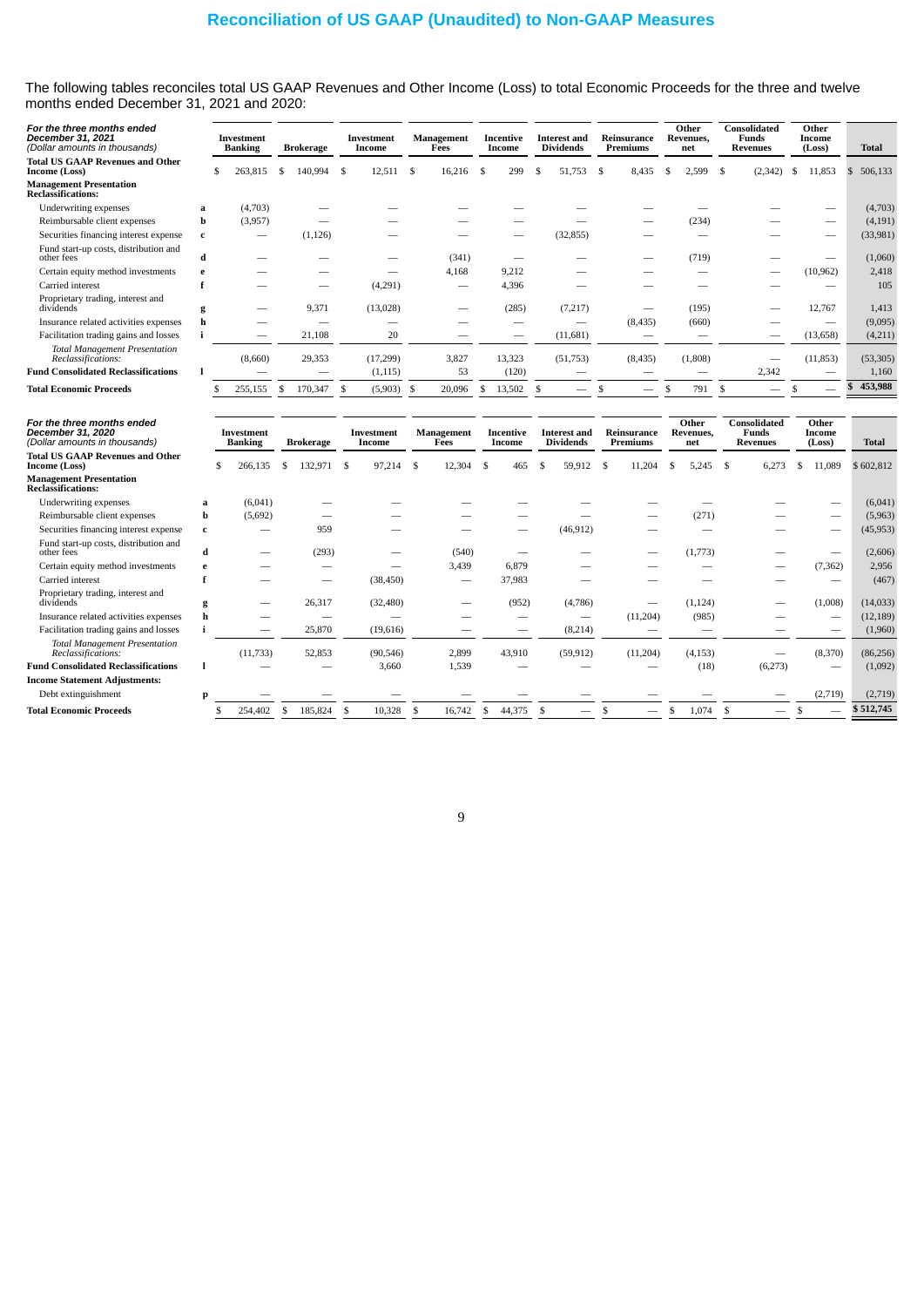# **Reconciliation of US GAAP (Unaudited) to Non-GAAP Measures (continued)**

| For the twelve months ended<br>December 31, 2021<br>(Dollar amounts in thousands) |   | Investment<br><b>Banking</b> | <b>Brokerage</b> | Investment<br>Income | Management<br>Fees | Incentive<br>Income |     | <b>Interest</b><br>and<br><b>Dividends</b> | Reinsurance<br><b>Premiums</b> | Other<br>Revenues.<br>net | Consolidated<br><b>Funds</b><br><b>Revenues</b> | Other<br>Income<br>(Loss) | <b>Total</b> |
|-----------------------------------------------------------------------------------|---|------------------------------|------------------|----------------------|--------------------|---------------------|-----|--------------------------------------------|--------------------------------|---------------------------|-------------------------------------------------|---------------------------|--------------|
| <b>Total US GAAP Revenues and</b><br>Other Income (Loss)                          |   | \$1,067,162                  | \$585.162        | \$<br>127.507        | \$<br>72,287       | \$<br>2.732         | \$  | 219.292                                    | \$<br>39.631                   | \$<br>5.211               | \$<br>(6, 185)                                  | \$<br>34,811              | \$2,147,610  |
| <b>Management Presentation</b><br>Reclassifications:                              |   |                              |                  |                      |                    |                     |     |                                            |                                |                           |                                                 |                           |              |
| Underwriting expenses                                                             | a | (24, 978)                    |                  |                      |                    |                     |     |                                            |                                |                           |                                                 |                           | (24, 978)    |
| Reimbursable client expenses                                                      | b | (16, 496)                    |                  |                      |                    |                     |     |                                            |                                | (1,206)                   |                                                 |                           | (17, 702)    |
| Securities financing interest<br>expense                                          | C |                              | 8.006            |                      |                    |                     |     | (153, 928)                                 |                                |                           |                                                 |                           | (145, 922)   |
| Fund start-up costs, distribution<br>and other fees                               |   |                              | (361)            |                      | (9, 190)           |                     |     |                                            |                                | (2,633)                   |                                                 |                           | (12, 184)    |
| Certain equity method investments e                                               |   |                              |                  |                      | 15,142             | 25,802              |     |                                            |                                |                           |                                                 | (32, 261)                 | 8,683        |
| Carried interest                                                                  |   |                              | –                | (5,059)              | -                  | 5,486               |     |                                            |                                |                           |                                                 |                           | 427          |
| Proprietary trading gains and<br>losses                                           | g |                              | 44,241           | (92,900)             |                    | (494)               |     | (19, 233)                                  |                                | 875                       |                                                 | 46,918                    | (20, 593)    |
| Insurance related activities<br>expenses                                          | h |                              |                  |                      |                    |                     |     |                                            | (39, 631)                      | 5.693                     |                                                 |                           | (33,938)     |
| Facilitation trading gains and<br>losses                                          |   |                              | 91,477           | (11, 034)            |                    |                     |     | (46, 131)                                  |                                |                           |                                                 | (50, 151)                 | (15, 839)    |
| <b>Total Management Presentation</b><br>Reclassifications:                        |   | (41, 474)                    | 143,363          | (108, 993)           | 5,952              | 30,794              |     | (219, 292)                                 | (39, 631)                      | 2,729                     |                                                 | (35, 494)                 | (262, 046)   |
| <b>Fund Consolidated</b><br><b>Reclassifications</b>                              |   |                              |                  | (3,958)              | 2,216              | (100)               |     |                                            |                                |                           | 6.185                                           |                           | 4,343        |
| <b>Income Statement Adjustments</b>                                               |   |                              |                  |                      |                    |                     |     |                                            |                                |                           |                                                 |                           |              |
| Bargain purchase gain                                                             | n |                              |                  |                      |                    |                     |     |                                            |                                |                           |                                                 | (3,855)                   | (3, 855)     |
| Debt extinguishment                                                               | n |                              |                  |                      |                    |                     |     |                                            |                                |                           |                                                 | 4,538                     | 4,538        |
| <b>Total Income Statement</b><br>Adjustments:                                     |   |                              |                  |                      |                    |                     |     |                                            |                                |                           |                                                 | 683                       | 683          |
| <b>Total Economic Proceeds</b>                                                    |   | \$1.025.688                  | \$728,525        | \$<br>14,556         | \$<br>80,455       | \$<br>33,426        | -\$ |                                            | \$<br>—                        | \$<br>7.940               | \$<br>-                                         | \$                        | \$1,890,590  |
|                                                                                   |   |                              |                  |                      |                    |                     |     |                                            |                                |                           |                                                 |                           |              |

| For the twelve months ended<br>December 31, 2020<br>(Dollar amounts in thousands) |   | Investment<br><b>Banking</b> | <b>Brokerage</b> | Investment<br>Income | Management<br>Fees | Incentive<br>Income | <b>Interest</b><br>and<br><b>Dividends</b> | Reinsurance<br>Premiums |    | Other<br>Revenues,<br>net | Consolidated<br><b>Funds</b><br><b>Revenues</b> | Other<br>Income<br>(Loss) | <b>Total</b> |
|-----------------------------------------------------------------------------------|---|------------------------------|------------------|----------------------|--------------------|---------------------|--------------------------------------------|-------------------------|----|---------------------------|-------------------------------------------------|---------------------------|--------------|
| <b>Total US GAAP Revenues and</b><br>Other Income (Loss)                          |   | 769,486                      | \$524.361        | \$<br>204.351        | \$<br>47.515       | \$<br>592           | 187.459                                    | \$<br>30,147            | £. | 10.503                    | \$<br>(18, 488)                                 | \$<br>21,598              | \$1,777,524  |
| <b>Management Presentation</b><br>Reclassifications:                              |   |                              |                  |                      |                    |                     |                                            |                         |    |                           |                                                 |                           |              |
| Underwriting expenses                                                             | a | (22, 565)                    |                  |                      |                    |                     |                                            |                         |    |                           |                                                 |                           | (22, 565)    |
| Reimbursable client expenses                                                      | b | (17, 741)                    |                  |                      |                    |                     |                                            |                         |    | (1,099)                   |                                                 |                           | (18, 840)    |
| Securities financing interest<br>expense                                          | c |                              | 14,499           |                      |                    |                     | (142, 997)                                 |                         |    |                           |                                                 |                           | (128, 498)   |
| Fund start-up costs, distribution<br>and other fees                               |   |                              | (293)            |                      | (3,970)            |                     |                                            |                         |    | (2,529)                   |                                                 |                           | (6, 792)     |
| Certain equity method investments e                                               |   |                              |                  |                      | 12,540             | 24,121              |                                            |                         |    |                           |                                                 | (28, 347)                 | 8,314        |
| Carried interest                                                                  |   |                              | –                | (61, 367)            | -                  | 60,649              |                                            |                         |    |                           |                                                 |                           | (718)        |
| Proprietary trading gains and<br>losses                                           | a |                              | 79,955           | (102, 381)           |                    |                     | (17, 443)                                  |                         |    | (2, 346)                  |                                                 | 9,468                     | (32, 747)    |
| Insurance related activities<br>expenses                                          | h |                              |                  |                      |                    |                     |                                            | (30, 147)               |    | (3,759)                   |                                                 |                           | (33,906)     |
| Facilitation trading gains and<br>losses                                          |   |                              | 34,125           | (13, 342)            |                    |                     | (27, 019)                                  |                         |    |                           |                                                 |                           | (6, 236)     |
| <b>Total Management Presentation</b><br>Reclassifications:                        |   | (40, 306)                    | 128,286          | (177,090)            | 8,570              | 84,770              | (187, 459)                                 | (30, 147)               |    | (9,733)                   |                                                 | (18, 879)                 | (241, 988)   |
| <b>Fund Consolidated</b><br><b>Reclassifications</b>                              |   |                              |                  | 1,961                | 3,015              |                     |                                            |                         |    | 10                        | 18,488                                          |                           | 23,474       |
| <b>Income Statement Adjustments</b>                                               |   |                              |                  |                      |                    |                     |                                            |                         |    |                           |                                                 |                           |              |
| Debt extinguishment                                                               |   |                              |                  |                      |                    |                     |                                            |                         |    |                           |                                                 | (2,719)                   | (2,719)      |
| <b>Total Economic Proceeds</b>                                                    |   | 729,180                      | \$652,647        | \$<br>29,222         | \$<br>59,100       | \$<br>85,362        | \$                                         |                         |    | 780                       | \$                                              |                           | \$1,556,291  |
|                                                                                   |   |                              |                  |                      |                    |                     |                                            |                         |    |                           |                                                 |                           |              |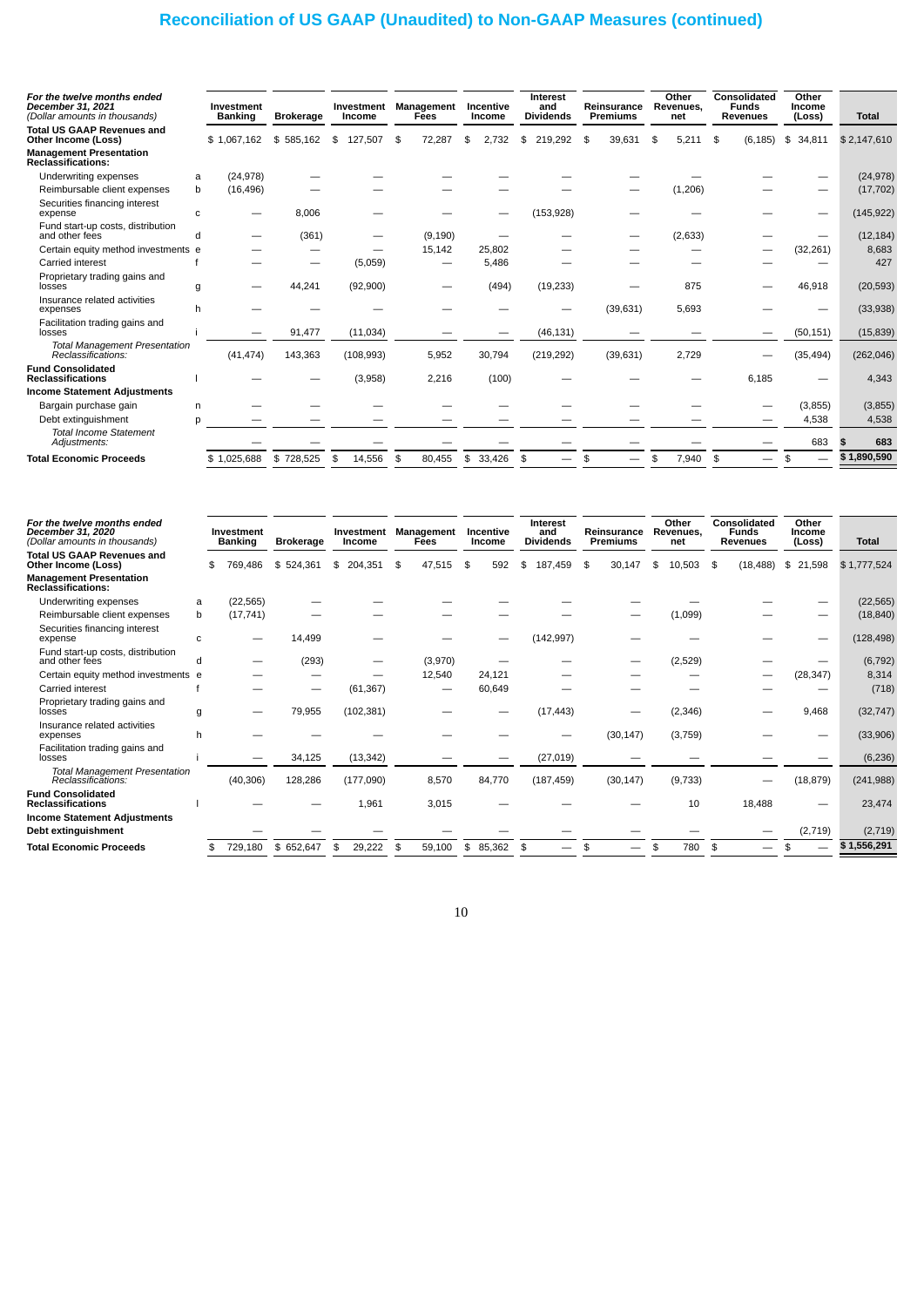The following table reconciles total US GAAP interest and dividends expense to total Economic Interest Expense for the three and twelve months ended December 31, 2021 and 2020:

|                                                            |    |    | Three Months Ended December 31. |              | <b>Twelve Months Ended December 31.</b> |               |
|------------------------------------------------------------|----|----|---------------------------------|--------------|-----------------------------------------|---------------|
| (Dollar amounts in thousands)                              |    |    | 2021                            | 2020         | 2021                                    | 2020          |
| <b>Total US GAAP Interest &amp; Dividend Expense</b>       |    | £. | 47.638                          | \$<br>61.875 | 211.387<br>\$                           | \$<br>187.725 |
| <b>Management Presentation Reclassifications:</b>          |    |    |                                 |              |                                         |               |
| Securities financing interest expense                      | C. |    | (33,981)                        | (45, 953)    | (145, 922)                              | (128, 498)    |
| Fund start-up costs, distribution and other fees           | d  |    |                                 |              | (2, 257)                                |               |
| Proprietary trading gains and losses                       | g  |    | (3,837)                         | (5,700)      | (12, 515)                               | (18, 850)     |
| Facilitation trading gains and losses                      |    |    | (4,211)                         | (1,960)      | (15, 839)                               | (6, 236)      |
| <b>Total Management Presentation</b><br>Reclassifications: |    |    | (42, 029)                       | (53, 613)    | (176, 533)                              | (153, 584)    |
| <b>Income Statement Adjustments:</b>                       |    |    |                                 |              |                                         |               |
| Accelerated debt costs                                     | p  |    |                                 |              | (5, 557)                                |               |
| Amortization of discount/(premium) on debt                 | m  |    | (32)                            | (1,105)      | (1,604)                                 | (4, 499)      |
| Total Income Statement Adjustments:                        |    |    | (32)                            | (1,105)      | (7, 161)                                | (4, 499)      |
| <b>Total Economic Interest Expense</b>                     |    |    | 5,577                           | 7,157        | 27,693                                  | 29,642        |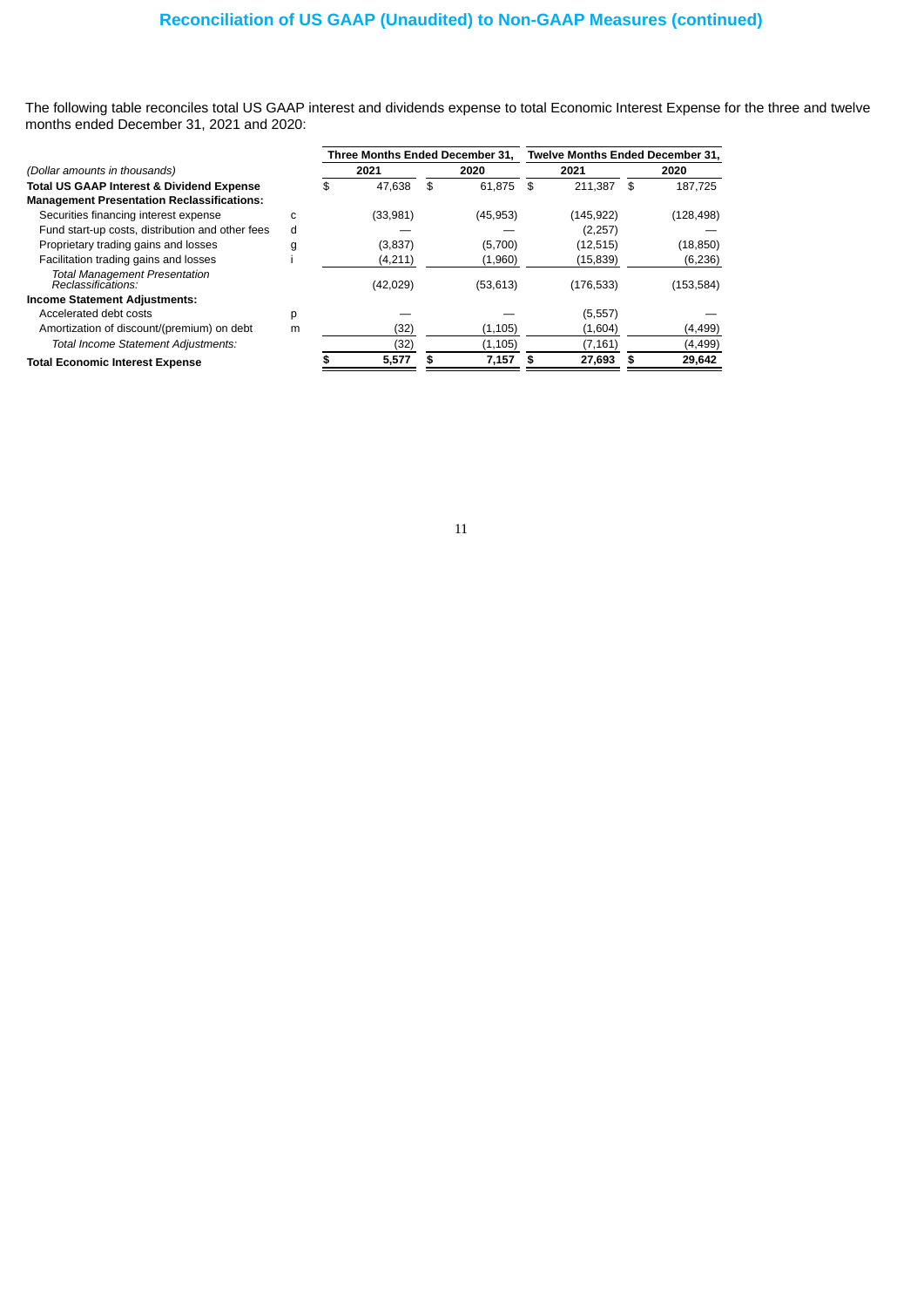The following tables reconcile total US GAAP Expenses and non-controlling interests to total Economic Expenses for the three and twelve months ended December 31, 2021 and 2020:

|                                                            |   |                                          | Three Months Ended December 31, 2021                                                               |                                                                                                                               | Three Months Ended December 31, 2020 |                                                 |                                                                                                    |                                                                                                                                  |                |              |  |  |  |
|------------------------------------------------------------|---|------------------------------------------|----------------------------------------------------------------------------------------------------|-------------------------------------------------------------------------------------------------------------------------------|--------------------------------------|-------------------------------------------------|----------------------------------------------------------------------------------------------------|----------------------------------------------------------------------------------------------------------------------------------|----------------|--------------|--|--|--|
| (Dollar amounts in thousands)                              |   | Employee<br>Compensation<br>and Benefits | Non-<br>compensation US<br><b>GAAP Expenses</b><br>(includina<br>Depreciation and<br>Amortization) | Net income (loss)<br>attributable to non-<br>controlling interests<br>in consolidated<br>subsidiaries and<br>investment funds | <b>Total</b>                         | <b>Employee</b><br>Compensation<br>and Benefits | Non-<br>compensation US<br><b>GAAP Expenses</b><br>(including<br>Depreciation and<br>Amortization) | Net income (loss)<br>attributable to non-<br>controlling<br>interests in<br>consolidated<br>subsidiaries and<br>investment funds |                | <b>Total</b> |  |  |  |
| <b>Total US GAAP</b>                                       |   | 237,303<br>\$.                           | \$<br>136.035                                                                                      | \$<br>(4,999)                                                                                                                 | \$368,339                            | 277,394<br>\$                                   | 123,048<br>\$                                                                                      | \$<br>10,544                                                                                                                     | $\mathfrak{L}$ | 410,986      |  |  |  |
| <b>Management Presentation</b><br>Reclassifications:       |   |                                          |                                                                                                    |                                                                                                                               |                                      |                                                 |                                                                                                    |                                                                                                                                  |                |              |  |  |  |
| Underwriting expenses                                      | a |                                          | (4,703)                                                                                            |                                                                                                                               | (4,703)                              |                                                 | (6,041)                                                                                            |                                                                                                                                  |                | (6,041)      |  |  |  |
| Reimbursable client expenses                               | h |                                          | (4, 191)                                                                                           |                                                                                                                               | (4, 191)                             |                                                 | (5,963)                                                                                            |                                                                                                                                  |                | (5,963)      |  |  |  |
| Fund start-up costs, distribution and<br>other fees        | d |                                          | (1,060)                                                                                            | --                                                                                                                            | (1,060)                              |                                                 | (2,606)                                                                                            | —                                                                                                                                |                | (2,606)      |  |  |  |
| Certain equity method investments                          | e |                                          | 2,418                                                                                              |                                                                                                                               | 2,418                                |                                                 | 2,956                                                                                              |                                                                                                                                  |                | 2,956        |  |  |  |
| <b>Carried</b> interest                                    |   |                                          | 105                                                                                                |                                                                                                                               | 105                                  |                                                 | (467)                                                                                              |                                                                                                                                  |                | (467)        |  |  |  |
| Proprietary trading gains and losses                       | q |                                          | 1,522                                                                                              | 3,728                                                                                                                         | 5,250                                |                                                 | 1,735                                                                                              | (10,068)                                                                                                                         |                | (8, 333)     |  |  |  |
| Insurance related activities expenses h                    |   |                                          | (9,095)                                                                                            |                                                                                                                               | (9,095)                              |                                                 | (12, 189)                                                                                          |                                                                                                                                  |                | (12, 189)    |  |  |  |
| Associated partner/banker<br>compensation                  |   | 1,949                                    | (1,949)                                                                                            |                                                                                                                               |                                      | 2,908                                           | (2,908)                                                                                            |                                                                                                                                  |                |              |  |  |  |
| Management company non-<br>Controlling interest            |   | (348)                                    | (794)                                                                                              | 1,142                                                                                                                         |                                      | (355)                                           | (953)                                                                                              | 1,308                                                                                                                            |                |              |  |  |  |
| <b>Total Management Presentation</b><br>Reclassifications: |   | 1,601                                    | (17, 747)                                                                                          | 4,870                                                                                                                         | (11, 276)                            | 2,553                                           | (26, 436)                                                                                          | (8,760)                                                                                                                          |                | (32, 643)    |  |  |  |
| <b>Fund Consolidated Reclassifications</b>                 |   |                                          | (111)                                                                                              | 1,271                                                                                                                         | 1,160                                |                                                 | (616)                                                                                              | (476)                                                                                                                            |                | (1,092)      |  |  |  |
| Income Statement Adjustments:                              |   |                                          |                                                                                                    |                                                                                                                               |                                      |                                                 |                                                                                                    |                                                                                                                                  |                |              |  |  |  |
| Acquisition related adjustments                            | n |                                          | (5,271)                                                                                            |                                                                                                                               | (5,271)                              |                                                 | (571)                                                                                              |                                                                                                                                  |                | (571)        |  |  |  |
| Contingent liability adjustments                           | n |                                          | (12, 440)                                                                                          |                                                                                                                               | (12, 440)                            |                                                 | (3,711)                                                                                            | —                                                                                                                                |                | (3, 711)     |  |  |  |
| Goodwill and/or other impairment                           |   |                                          | (1,009)                                                                                            |                                                                                                                               | (1,009)                              |                                                 | (1,879)                                                                                            | –                                                                                                                                |                | (1, 879)     |  |  |  |
| <b>Total Income Statement</b><br>Adjustments:              |   |                                          | (18, 720)                                                                                          |                                                                                                                               | (18, 720)                            |                                                 | (6, 161)                                                                                           |                                                                                                                                  |                | (6, 161)     |  |  |  |
| <b>Total Economic Expenses</b>                             |   | 238,904<br>\$                            | 99,457<br>\$                                                                                       | 1,142<br>\$                                                                                                                   | \$339,503                            | 279,947<br>\$                                   | 89,835<br>\$                                                                                       | 1,308<br>\$                                                                                                                      |                | 371,090      |  |  |  |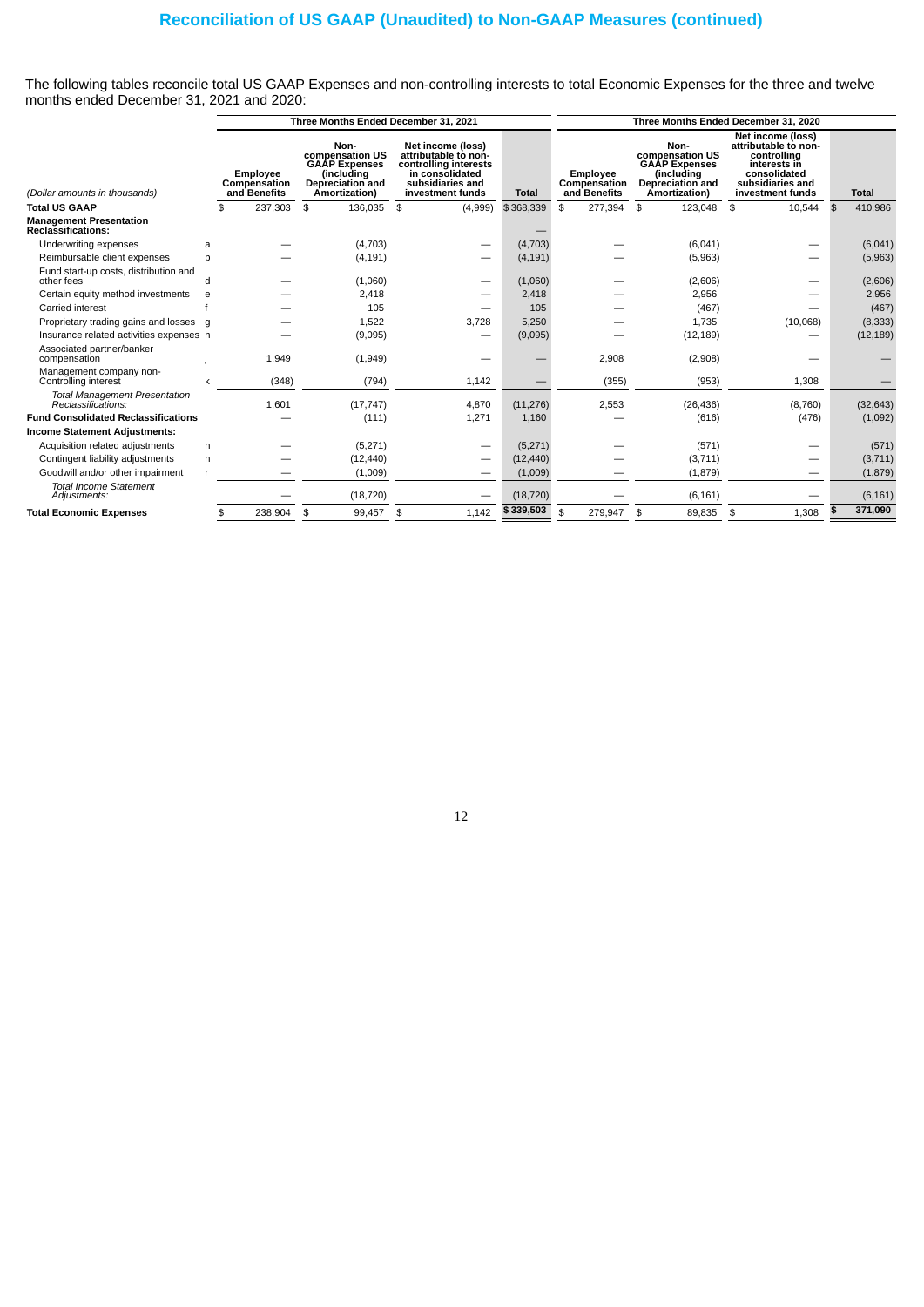# **Reconciliation of US GAAP (Unaudited) to Non-GAAP Measures (continued)**

|                                                            |                                                 |                 |                                                                                                                                                                                                                                                   | Twelve Months Ended December 31, 2021 |                 | Twelve Months Ended December 31, 2020    |                                                                                                                                |                                                                                                                                  |                 |  |  |  |  |
|------------------------------------------------------------|-------------------------------------------------|-----------------|---------------------------------------------------------------------------------------------------------------------------------------------------------------------------------------------------------------------------------------------------|---------------------------------------|-----------------|------------------------------------------|--------------------------------------------------------------------------------------------------------------------------------|----------------------------------------------------------------------------------------------------------------------------------|-----------------|--|--|--|--|
| (Dollar amounts in thousands)                              | <b>Employee</b><br>Compensation<br>and Benefits |                 | Non-<br>Net income (loss)<br>compensation<br>attributable to non-<br>UŚ GAAP<br>controlling<br>interests in<br><b>Expenses</b><br>consolidated<br><i>l</i> including<br>subsidiaries and<br>Depreciation and<br>Amortization)<br>investment funds |                                       | <b>Total</b>    | Employee<br>Compensation<br>and Benefits | Non-<br>compensation<br><b>US GAAP</b><br><b>Expenses</b><br><i>l</i> includina<br><b>Depreciation</b><br>and<br>Amortization) | Net income (loss)<br>attributable to non-<br>controlling<br>interests in<br>consolidated<br>subsidiaries and<br>investment funds | <b>Total</b>    |  |  |  |  |
| <b>Total US GAAP</b>                                       |                                                 | 1,046,371<br>\$ | \$<br>483,822                                                                                                                                                                                                                                     | 8,380<br>\$                           | 1,538,573<br>\$ | 860,531<br>\$                            | 431,831 \$<br>\$                                                                                                               | (9, 299)                                                                                                                         | \$<br>1,283,063 |  |  |  |  |
| <b>Management Presentation</b><br>Reclassifications:       |                                                 |                 |                                                                                                                                                                                                                                                   |                                       |                 |                                          |                                                                                                                                |                                                                                                                                  |                 |  |  |  |  |
| Underwriting expenses                                      | a                                               |                 | (24, 978)                                                                                                                                                                                                                                         | —                                     | (24, 978)       |                                          | (22, 565)                                                                                                                      |                                                                                                                                  | (22, 565)       |  |  |  |  |
| Reimbursable client expenses                               | h                                               |                 | (17, 702)                                                                                                                                                                                                                                         |                                       | (17, 702)       |                                          | (18, 840)                                                                                                                      |                                                                                                                                  | (18, 840)       |  |  |  |  |
| Fund start-up costs, distribution and<br>other fees        | d                                               |                 | (9,927)                                                                                                                                                                                                                                           | $\overline{\phantom{0}}$              | (9, 927)        |                                          | (6, 792)                                                                                                                       |                                                                                                                                  | (6, 792)        |  |  |  |  |
| Certain equity method investments e                        |                                                 |                 | 8,683                                                                                                                                                                                                                                             |                                       | 8,683           |                                          | 8,314                                                                                                                          |                                                                                                                                  | 8,314           |  |  |  |  |
| Carried interest                                           |                                                 |                 | 427                                                                                                                                                                                                                                               |                                       | 427             |                                          | (718)                                                                                                                          |                                                                                                                                  | (718)           |  |  |  |  |
| Proprietary trading gains and losses g                     |                                                 |                 | 5,275                                                                                                                                                                                                                                             | (13, 353)                             | (8,078)         |                                          | 5,687                                                                                                                          | (19, 584)                                                                                                                        | (13, 897)       |  |  |  |  |
| Insurance related activities<br>expenses                   | h                                               |                 | (33,938)                                                                                                                                                                                                                                          |                                       | (33,938)        |                                          | (33,906)                                                                                                                       |                                                                                                                                  | (33,906)        |  |  |  |  |
| Associated partner/banker<br>compensation                  |                                                 | 5,621           | (5,621)                                                                                                                                                                                                                                           |                                       |                 | 5,377                                    | (5, 377)                                                                                                                       |                                                                                                                                  |                 |  |  |  |  |
| Management company non-<br>Controlling interest            | k                                               | (1, 391)        | (3,923)                                                                                                                                                                                                                                           | 5,314                                 |                 | (1,388)                                  | (5,504)                                                                                                                        | 6.892                                                                                                                            |                 |  |  |  |  |
| <b>Total Management Presentation</b><br>Reclassifications: |                                                 | 4,230           | (81, 704)                                                                                                                                                                                                                                         | (8,039)                               | (85, 513)       | 3,989                                    | (79, 701)                                                                                                                      | (12, 692)                                                                                                                        | (88, 404)       |  |  |  |  |
| <b>Fund Consolidated</b><br><b>Reclassifications</b>       |                                                 |                 | (630)                                                                                                                                                                                                                                             | 4,973                                 | 4,343           |                                          | (5,409)                                                                                                                        | 28,883                                                                                                                           | 23,474          |  |  |  |  |
| <b>Income Statement Adjustments:</b>                       |                                                 |                 |                                                                                                                                                                                                                                                   |                                       |                 |                                          |                                                                                                                                |                                                                                                                                  |                 |  |  |  |  |
| Acquisition related amounts                                | n.                                              |                 | (6, 593)                                                                                                                                                                                                                                          | -                                     | (6,593)         |                                          | (606)                                                                                                                          |                                                                                                                                  | (606)           |  |  |  |  |
| Contingent liability adjustments                           | n                                               |                 | (15, 118)                                                                                                                                                                                                                                         | -                                     | (15, 118)       |                                          | (8, 492)                                                                                                                       |                                                                                                                                  | (8, 492)        |  |  |  |  |
| Goodwill and/or other impairment                           |                                                 |                 | (1,009)                                                                                                                                                                                                                                           |                                       | (1,009)         |                                          | (2, 423)                                                                                                                       |                                                                                                                                  | (2, 423)        |  |  |  |  |
| <b>Total Income Statement</b><br>Adjustments:              |                                                 |                 | (22, 720)                                                                                                                                                                                                                                         |                                       | (22, 720)       |                                          | (11, 521)                                                                                                                      |                                                                                                                                  | (11, 521)       |  |  |  |  |
| <b>Total Economic Expenses</b>                             |                                                 | 1,050,601<br>\$ | 378,768<br>\$                                                                                                                                                                                                                                     | \$<br>5,314                           | 1,434,683<br>S  | \$<br>864,520                            | 335,200<br>\$                                                                                                                  | 6,892<br>\$                                                                                                                      | 1,206,612<br>\$ |  |  |  |  |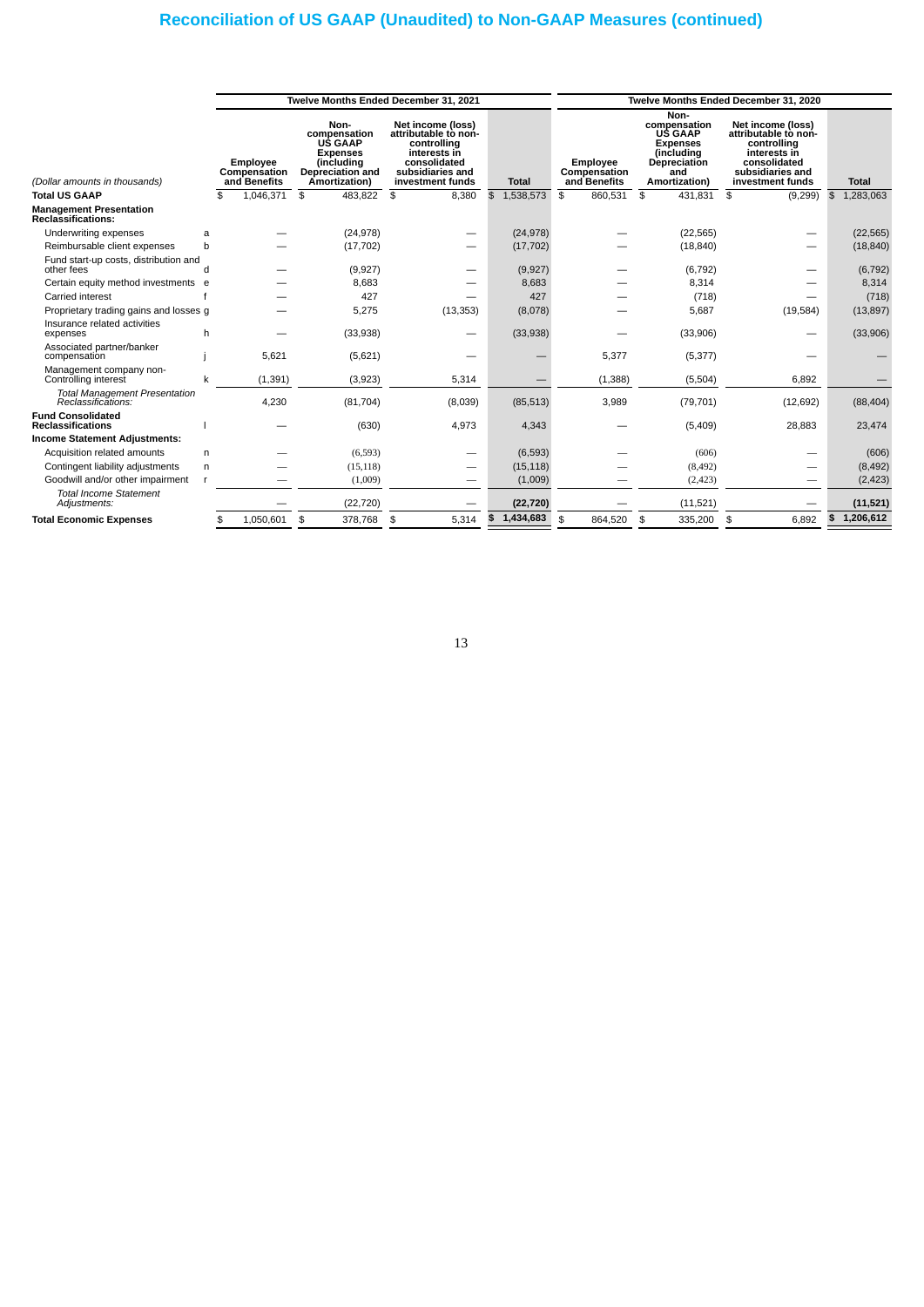# **Reconciliation of US GAAP (Unaudited) to Non-GAAP Measures (continued)**

The following table reconciles US GAAP Net Income (loss) Attributable to Cowen Inc. Common Stockholders to Pre-tax Economic Income (Loss), Economic Income (loss) and Economic Operating Income (loss):

|                                                                                                           |   | <b>Three Months Ended December</b> | 31,          |     |      | <b>Twelve Months Ended December 31.</b> |      |          |
|-----------------------------------------------------------------------------------------------------------|---|------------------------------------|--------------|-----|------|-----------------------------------------|------|----------|
| (Dollar amounts in thousands)<br>US GAAP Net income (loss) attributable to Cowen Inc. common stockholders |   | 2021                               | 2020         |     | 2021 |                                         | 2020 |          |
|                                                                                                           |   | 63,283                             | 90,469<br>\$ |     | \$   | 288,819                                 | \$   | 209,571  |
| <b>Income Statement Adjustments:</b>                                                                      |   |                                    |              |     |      |                                         |      |          |
| US GAAP Income tax expense (benefit)                                                                      | 0 | 25,175                             | 37,784       |     |      | 102,039                                 |      | 90,373   |
| Amortization of discount (premium) on debt                                                                | m | 32                                 | 1,105        |     |      | 1,604                                   |      | 4,499    |
| Goodwill and/or other impairment                                                                          |   | 1,009                              | 1,879        |     |      | 1,009                                   |      | 2,423    |
| Debt extinguishment gain (loss) and/or accelerated debt costs                                             | р |                                    | (2,719)      |     |      | 10,095                                  |      | (2,719)  |
| Bargain purchase gain                                                                                     | n |                                    |              |     |      | (3,855)                                 |      |          |
| Contingent liability adjustments                                                                          | n | 12,440                             | 3,711        |     |      | 15,118                                  |      | 8,492    |
| Acquisition related amounts                                                                               | n | 5,271                              |              | 571 |      | 6,593                                   |      | 606      |
| Preferred stock dividends                                                                                 | α | 1,698                              | 1,698        |     |      | 6,792                                   |      | 6,792    |
| Pre-tax Economic Income (Loss)                                                                            |   | 108,908                            | 134,498      |     |      | 428,214                                 |      | 320,037  |
| Economic income tax expense                                                                               |   | (24, 579)                          |              |     |      | (109, 194)                              |      |          |
| Preferred stock dividends                                                                                 |   | (1,698)                            | (1,698)      |     |      | (6, 792)                                |      | (6, 792) |
| <b>Economic Income (Loss)</b>                                                                             |   | 82,631                             | 132,800      |     |      | 312,228                                 |      | 313,245  |
| Add back: Depreciation and amortization expense, net of taxes                                             |   | 4,077                              | 5,905        |     |      | 14,158                                  |      | 22,677   |
| Economic Operating Income (Loss)                                                                          |   | 86,708                             | 138,705<br>S |     | s    | 326,386                                 | S    | 335,922  |

The following table reconciles US GAAP Net Income (loss) Attributable to Cowen Inc. Common Stockholders Earnings Per Common Share (Diluted) to Pretax Economic Income (loss) Per Common Share (Diluted), Economic Income (loss) Per Common Share (Diluted) and Economic Operating Income (loss) Per Common Share (Diluted):

|          | <b>Three Months Ended December</b><br>31, |      |        | <b>Twelve Months Ended December 31.</b> |      |        |  |
|----------|-------------------------------------------|------|--------|-----------------------------------------|------|--------|--|
|          | 2021                                      | 2020 |        | 2021                                    | 2020 |        |  |
|          | 2.02                                      | S    |        | \$                                      | - \$ | 7.10   |  |
|          |                                           |      |        |                                         |      |        |  |
| $\Omega$ | 0.80                                      |      | 1.25   | 3.13                                    |      | 3.06   |  |
| m        |                                           |      | 0.04   | 0.05                                    |      | 0.15   |  |
|          | 0.03                                      |      | 0.06   | 0.03                                    |      | 0.08   |  |
| D        |                                           |      | (0.09) | 0.31                                    |      | (0.09) |  |
| n        |                                           |      |        | (0.12)                                  |      |        |  |
| n        | 0.40                                      |      | 0.12   | 0.46                                    |      | 0.29   |  |
| n        | 0.17                                      |      | 0.03   | 0.20                                    |      | 0.01   |  |
| a        | 0.05                                      |      | 0.06   | 0.21                                    |      | 0.23   |  |
|          | 3.47                                      |      | 4.45   | 13.12                                   |      | 10.83  |  |
|          | (0.78)                                    |      |        | (3.35)                                  |      |        |  |
|          | (0.05)                                    |      | (0.06) | (0.21)                                  |      | (0.23) |  |
|          | 2.64                                      |      | 4.39   | 9.57                                    |      | 10.60  |  |
|          | 0.13                                      |      | 0.19   | 0.44                                    |      | 0.77   |  |
|          | 2.77                                      |      | 4.58   | 10.01                                   |      | 11.37  |  |
|          |                                           | S    |        |                                         | 2.98 | 8.85   |  |

*Note: Amounts may not add due to rounding.*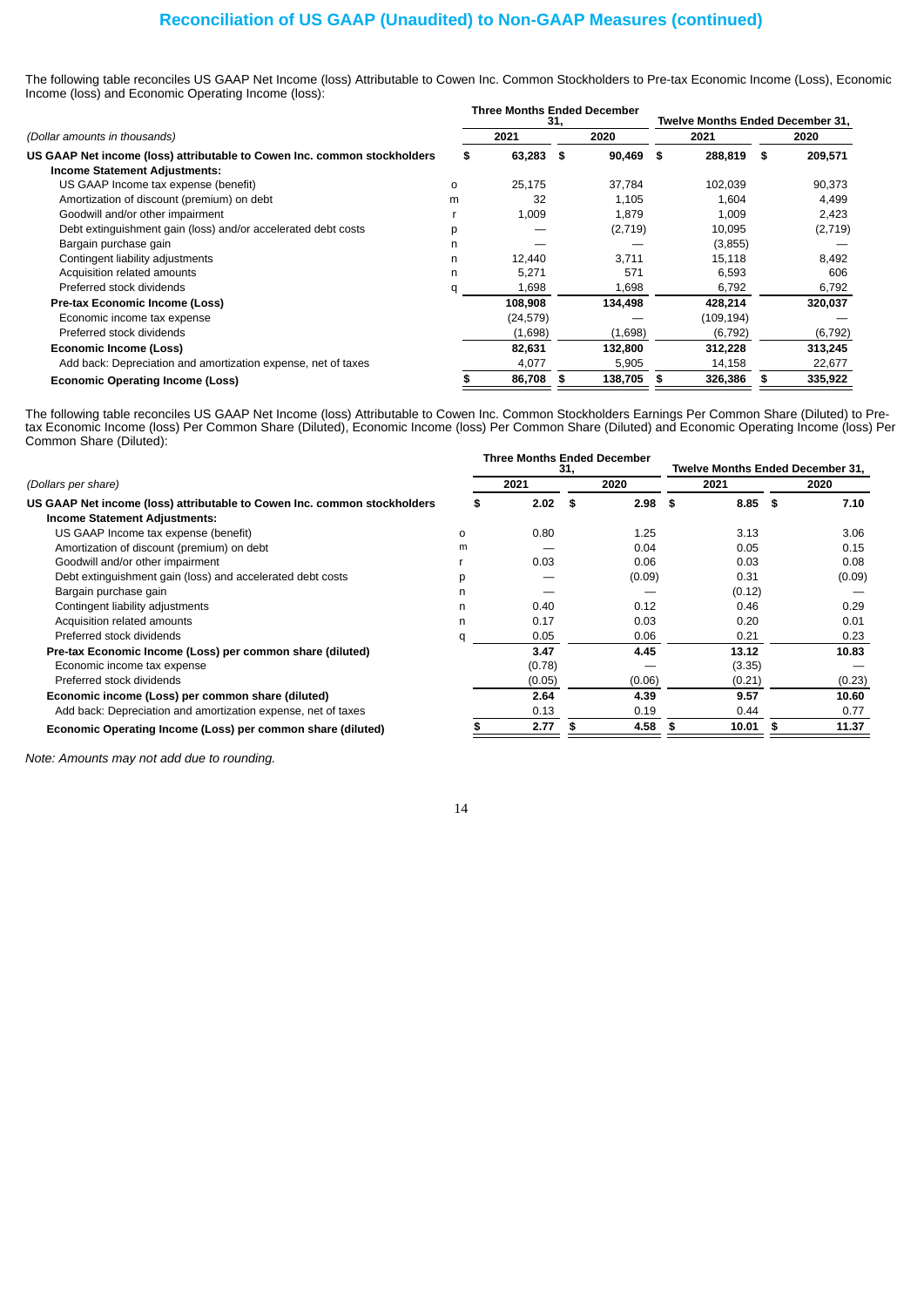## **Adjustments made to US GAAP Net Income (Loss) to arrive at Economic Operating Income (Loss)**

# *Management Reclassifications*

Management reclassification adjustments and fund consolidation reclassification adjustments have no effect on Economic Operating *Income (Loss). These adjustments are reclassifications to change the location of certain line items.*

- a Underwriting expenses: Economic Proceeds presents investment banking revenues net of underwriting expenses.
- b Reimbursable client expenses: Economic Proceeds presents expenses reimbursed from clients and affiliates within their respective expense category but is included as a part of revenues under US GAAP.
- c Securities financing interest expense: Brokerage within Economic Proceeds included net securities borrowed and securities loaned activities which are shown gross in interest income and interest expense for US GAAP.
- d Fund start-up costs, distribution and other fees: Economic Proceeds and Economic Interest Expense are net of fund start-up costs and distribution fees paid to agents and other debt service costs.
- e Certain equity method investments: Economic Proceeds and Economic Expenses recognize the Company's proportionate share of management and incentive fees and associated share of expenses on a gross basis for equity method investments within the activist business, real estate operating entities and the healthcare royalty business. The Company applies the equity method of accounting to these entities and accordingly the results from these businesses are recorded within Other Income (Loss) for US GAAP.
- Carried interest: The Company applies an equity ownership model to carried interest which is recorded in Investment income Carried interest allocation for US GAAP. The Company presents carried interest as Incentive Income Economic Proceeds.
- g Proprietary trading, interest and dividends: Economic Proceeds presents interest and dividends from the Company's proprietary trading in investment income.
- h Insurance related activities expenses: Economic Proceeds presents underwriting income from the Company's insurance and reinsurance related activities, net of expenses, within other revenue. The costs are recorded within expenses for US GAAP reporting.
- Facilitation trading gains and losses: Economic Brokerage Proceeds presents gains and losses on investments held as part of the Company's facilitation and trading business within brokerage revenues as these investments are directly related to the markets business activities while these are presented in Investment income - Securities principal transactions, net for US GAAP reporting.
- Associated partner/banker compensation reclassification: Economic Compensation Expense presents certain payments to associated banking partners as compensation rather than non-compensation expenses.
- k Management company non-controlling interest: Economic Expenses non-controlling interest represents only operating entities that are not wholly owned by the Company. The Company also presents non-controlling interests within total expenses for Economic Income (Loss).

# *Fund Consolidation Reclassifications*

l The impacts of consolidation and the related elimination entries of the Consolidated Funds are not included in Economic Income (Loss). Adjustments to reconcile to US GAAP Net Income (Loss) included elimination of incentive income and management fees earned from the Consolidated Funds and addition of investment fund expenses excluding management fees paid, investment fund revenues and investment income (loss).

#### *Income Statement Adjustments*

- m Pre-tax Economic Income (Loss) excludes the amortization of discount (premium) on debt.
- n Pre-tax Economic Income (Loss) excludes acquisition related adjustments (including bargain purchase gain and contingent liability adjustments).
- o Pre-tax Economic Income (Loss) excludes US GAAP income taxes.
- p Pre-tax Economic Income (Loss) excludes gain/(loss) on debt extinguishment and accelerated debt costs.
- q Pre-tax Economic income (Loss) excludes preferred stock dividends.
- r Economic Income (Loss) excludes goodwill and other impairments.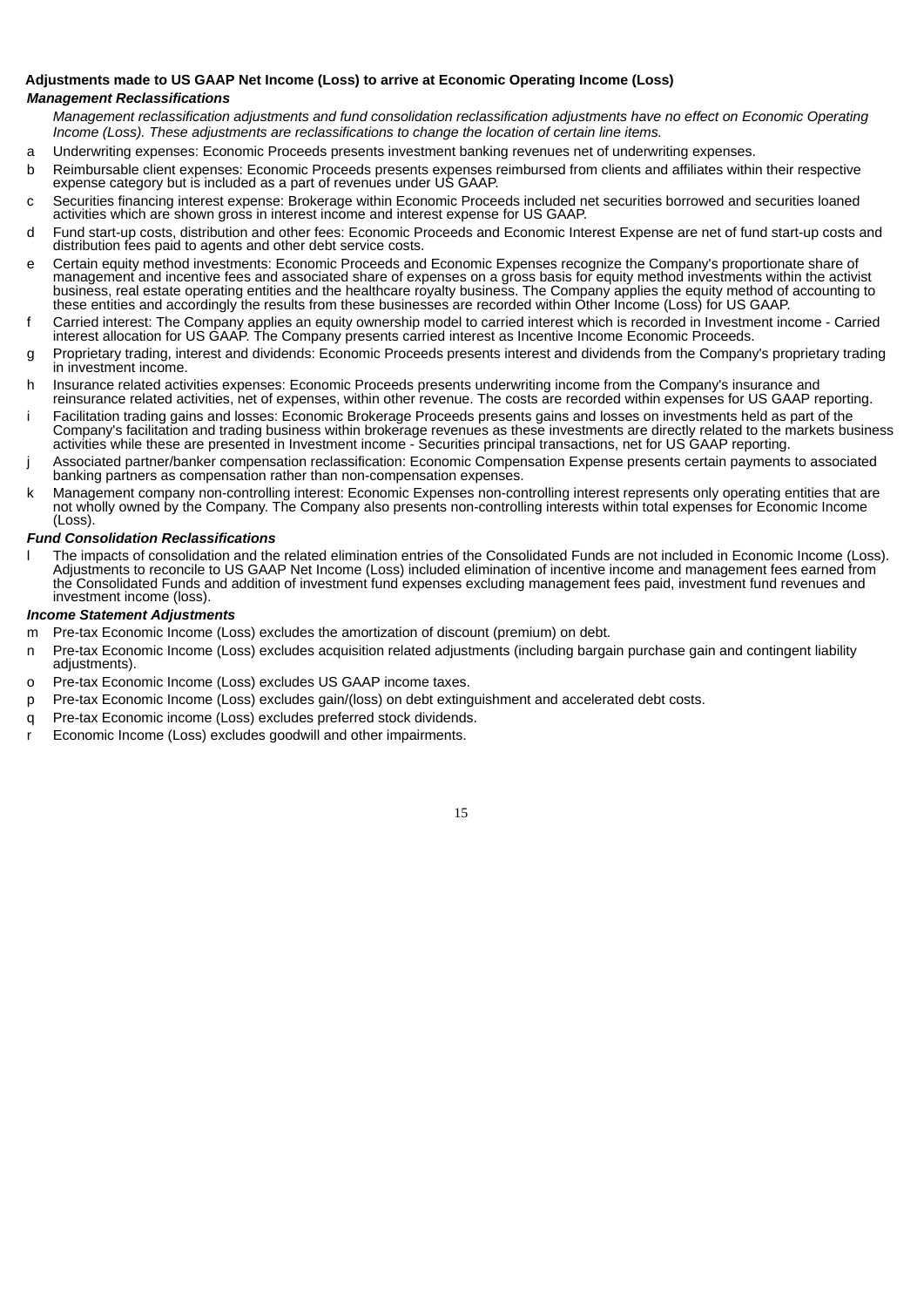# **Earnings Conference Call**

Management will hold a conference call today, February 16, 2022, at 9:00 am ET to discuss these results and provide an update on business conditions.

Chair and Chief Executive Officer Jeffrey M. Solomon and Chief Financial Officer Stephen A. Lasota will host the presentation, followed by a question and answer period.

**U.S. dial in:** (855) 760-0961 **International dial-in:** (631) 485-4850 **Passcode:** 6494378

Please call the conference telephone number at least 15 minutes prior to the start time.

The call can also be accessed through live audio webcast via this direct link: **http://edge.media-server.com/mmc/p/routwm76**

A replay of the call will be available for one week beginning at 12:00 pm ET on February 16, 2022 on the Company's website at **investor.cowen.com/investor-calls** or via the following numbers:

**U.S. replay dial-in:** (855) 859-2056 **International replay dial-in**: (404) 537-3406 **Replay ID:** 6494378

#### **About Cowen Inc.**

Cowen Inc. ("Cowen" or the "Company") is a diversified financial services firm offering investment banking services, research, sales and trading, prime brokerage, global clearing, commission management services and investment management. Cowen focuses on delivering value-added capabilities to our clients in order to help them outperform. Founded in 1918, the Company is headquartered in New York and has offices worldwide. Learn more at **Cowen.com**

#### **Investor Relations Contact:**

JT Farley (646) 562-1056 james.farley@cowen.com Source: Cowen Inc.